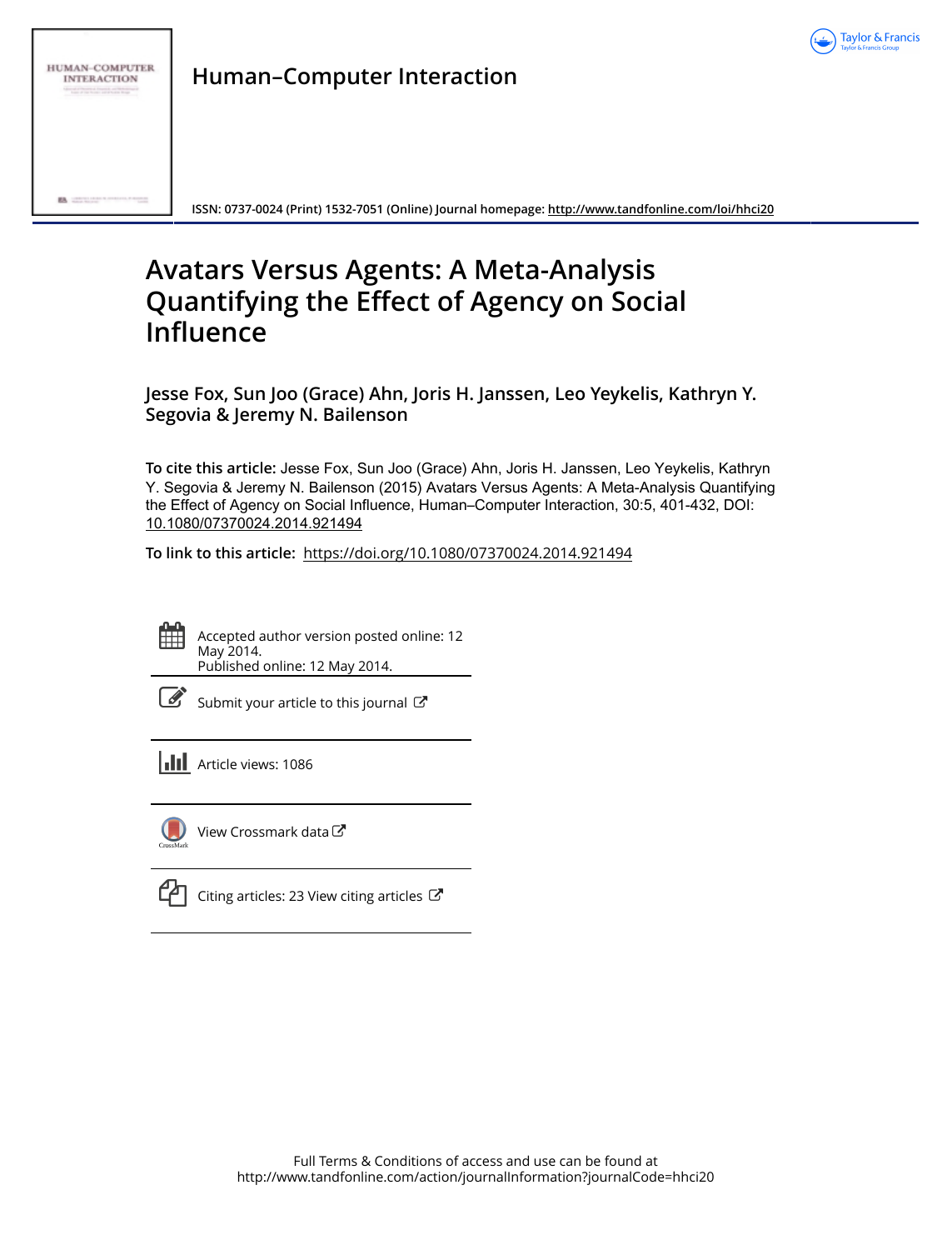

## **Avatars Versus Agents: A Meta-Analysis Quantifying the Effect of Agency on Social Influence**

**Jesse Fox[,1](#page-1-0) Sun Joo (Grace) Ahn[,2](#page-1-0) Joris H. Janssen[,3](#page-1-0) Leo Yeykelis[,4](#page-1-0) Kathryn Y. Segovia[,4](#page-1-0) and Jeremy N. Bailenson[4](#page-1-0)**

<span id="page-1-0"></span>*1The Ohio State University 2University of Georgia 3Eindhoven University of Technology, the Netherlands 4Stanford University*

Existing research has investigated whether virtual representations perceived to be controlled by humans (i.e., avatars) or those perceived to be controlled by computer algorithms (i.e., agents) are more influential. A meta-analysis  $(N = 32)$  examined the model of social influence in virtual environments (Blascovich, 2002) and investigated whether agents and avatars in virtual environments elicit different levels of social influence. Results indicated that perceived avatars produced stronger responses than perceived agents. Level of immersion (desktop vs. fully immersive), dependent variable type (subjective vs. objective), task type (competitive vs.

**Jesse Fox**, Ph.D. (fox.775@osu.edu, [http://commfox.org\)](http://commfox.org) is a social scientist with an interest in the effects of virtual environments, social media, video games, and other technologies; she is an Assistant Professor in the School of Communication at The Ohio State University and founder of the Virtual Environment, Communication Technology, and Online Research (VECTOR) Lab. **Sun Joo (Grace) Ahn**, Ph.D. (sjahn@uga.edu) is a communication scholar interested in how experiences in virtual environments influence the way people think, feel, and behave in the physical world; she is an Assistant Professor in the Grady College of Journalism and Mass Communication at University of Georgia and the founding director of the Games and Virtual Environments Lab. **Joris H. Janssen**, Ph.D. (joris.h.janssen@philips.com) is a human–computer interaction researcher with an interest in affective computing and persuasive technology; he is [a](mailto:yeyleo@stanford.edu) Research Scientist at Philips Research. **Leo Yeykelis** [\(yeyleo@stanford.edu,](mailto:yeyleo@stanford.edu) [http://yeyleo.com\)](http://yeyleo.com) is a communication scholar with an interest in quantitative methods and big data at the intersection of media and psychology, with a focus on media multitasking in work and play; he is a Ph.D. student in the Department of Communication at Stanford University. **Kathryn Y. Segovia**, Ph.D. (kathrynr@stanford.edu) is a design researcher with an interest in how leaders use social influence to facilitate creativity in the workplace; she is an innovation consultant and a lecturer with the Hasso Plattner Institute of Design at Stanford University. **Jeremy N. Bailenson**, Ph.D. (bailenson@stanford.edu, [http://vhil.stanford.edu\)](http://vhil.stanford.edu) is a social scientist with an interest in immersive virtual environments; he is an Associate Professor in the Department of Communication at Stanford University and the founding director of the Virtual Human Interaction Lab.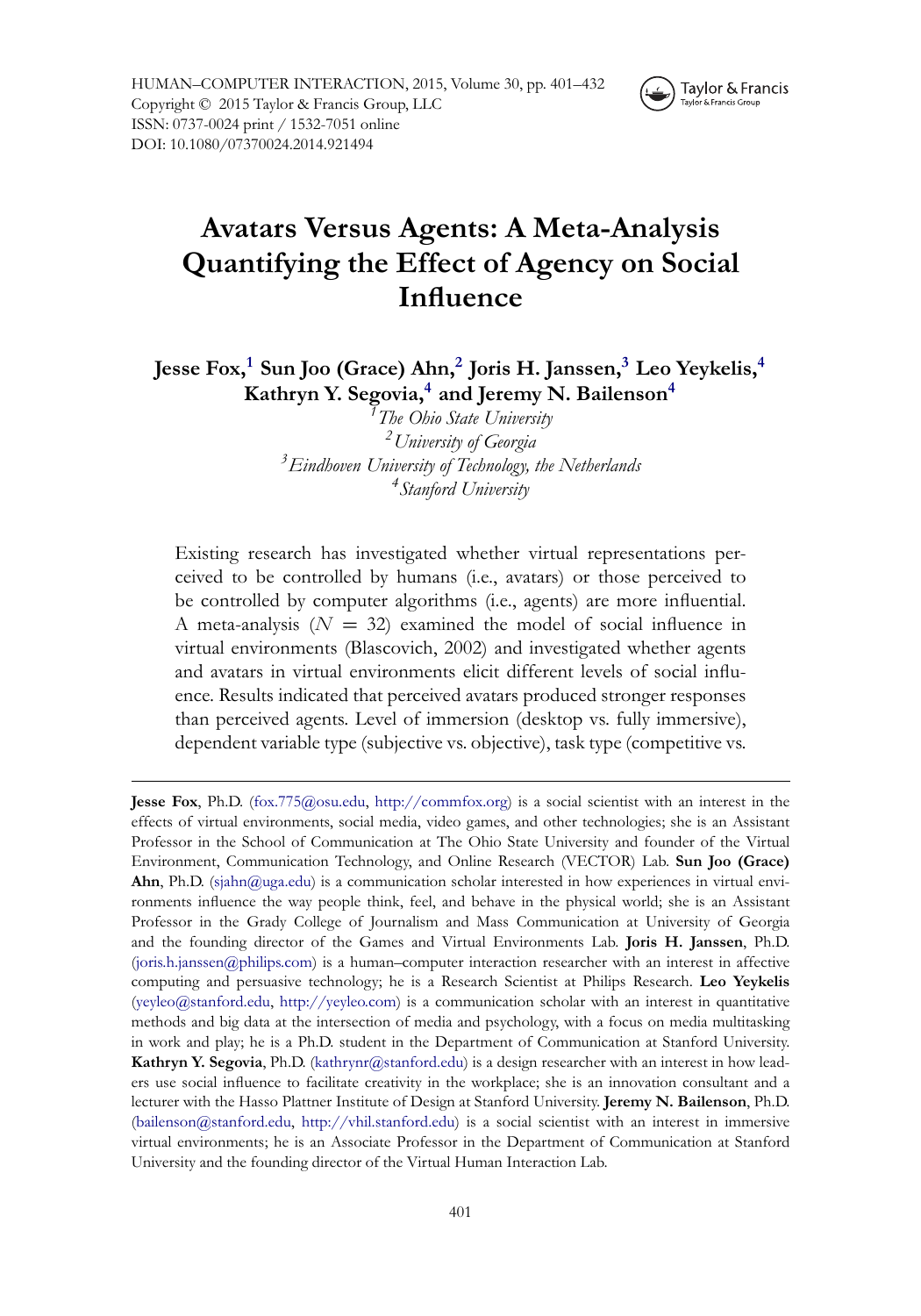cooperative vs. neutral), and actual control of the representation (human vs. computer) were examined as moderators. An interaction effect revealed that studies conducted on a desktop that used objective measures showed a stronger effect for agency than those that were conducted on a desktop but used subjective measures. Competitive and cooperative tasks showed greater agency effects than neutral tasks. Studies in which both conditions were actually human controlled showed greater agency effects than studies in which both conditions were actually computer controlled. We discuss theoretical and design implications for human–computer interaction and computer-mediated communication.

#### **CONTENTS**

- 1. INTRODUCTION
- 2. VIRTUAL REPRESENTATIONS: FORM AND FUNCTION
- 3. THEORETICAL EXPLANATIONS
- 4. VARIABLES OF INTEREST
	- 4.1. Level of Immersion
	- 4.2. Type of Measure
	- 4.3. Task Type
	- 4.4. Actual Control
	- 4.5. Time
- 5. META-ANALYSIS
- 6. METHOD
	- 6.1. Study Selection
	- 6.2. Study Criteria
	- 6.3. Effect Size Calculations
	- 6.4. Statistical Analyses
- 7. RESULTS
- 8. DISCUSSION
	- 8.1. Summary of Findings
	- 8.2. Theoretical Implications
	- 8.3. Implications for HCI Research and Design
	- 8.4. Limitations and Future Directions
- 9. CONCLUSION

APPENDIX

## **1. INTRODUCTION**

Virtual representations of people in computer-mediated interactions can be categorized as *avatars* or *agents*. Avatars are distinguished from agents by the element of control: Avatars are controlled by humans, whereas agents are controlled by computer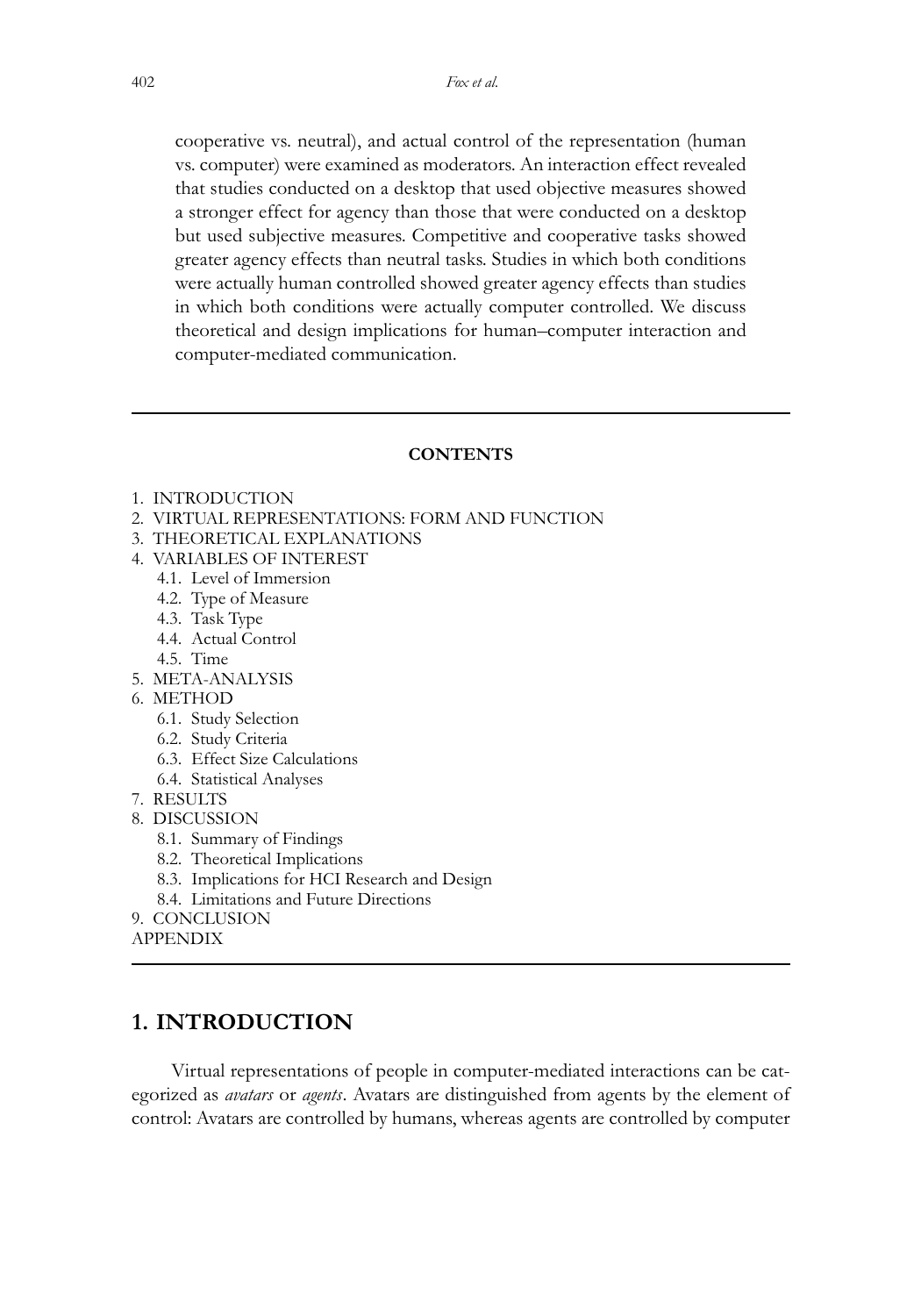algorithms. Hence, interaction with an avatar qualifies as computer-mediated communication, whereas interaction with an agent qualifies as human–computer interaction (HCI; Morkes, Kernal, & Nass, [1999\)](#page-25-0).

The difference in the locus of control gives avatars and agents distinctive features. Agents are useful for digital media because once an agent is built, it can be replicated easily and nearly infinitely across various platforms. Unlike a human-controlled avatar, an agent does not need to sleep, does not get bored, and does not require a paycheck. In many situations, an agent may be preferable. At this point, however, some theorizing and research has indicated that agents are not as persuasive as avatars (e.g., Blascovich, [2002\)](#page-22-0), which has major implications for HCI design.

According to this research, the effectiveness of persuasive virtual representations may depend on how they are perceived by users. Even assuming that an agent functions objectively as well as an avatar does, there may be fundamental differences in how people react to a computer-controlled agent as opposed to a human-controlled avatar. Because of existing schemata regarding computers, agents may be seen as mechanical or depersonalized, whereas avatars may be perceived more like people because humans control them. From the user's perspective, it may be that the mere *perception* of human interaction affects whether a virtual representation is successful at influencing the user. That is, regardless of any actual difference in the performance of agents and avatars, if users believe they are interacting with a human (instead of a machine), they may be more susceptible to social influence (Lim & Reeves, [2010;](#page-24-0) Okita, Bailenson, & Schwartz, [2008\)](#page-25-1). Given that virtual representations are becoming increasingly common in education, health, marketing, and other persuasive contexts (Blascovich & Bailenson, [2011\)](#page-22-1), it is important to identify whether there is a difference in how agents and avatars are perceived and how they differ in their abilities to exert social influence.

In this meta-analysis we sought to determine whether perceived agency of a virtual representation affected social influence. Using the model of social influence in virtual environments (Blascovich, [2002;](#page-22-0) Blascovich et al., [2002\)](#page-23-0) as a framework, we examined whether avatars yield greater social influence than agents. If avatars and agents are perceived as equally influential, then those designing and implementing HCI interfaces can select whichever is more convenient, efficient, or inexpensive. If the model of social influence in virtual environments is supported, however, HCI designers and researchers would have to carefully consider the costs and benefits of using agents instead of avatars.

To enrich the analyses and application of the findings, we also included relevant moderators. First, we examined whether differences existed between immersive (i.e., hardware that perceptually surrounds users and responds to their natural movements) and desktop environments. We also investigated the strength of these responses based on whether objective (behavioral) or subjective (self-report) dependent variables were employed. Task type may be another important factor, so we compared competitive, cooperative, and neutral simulations. Because these studies manipulated perceived control (i.e., whether the participant thought they were interacting with a person or a computer), we also examined actual control (i.e., whether the participant was actually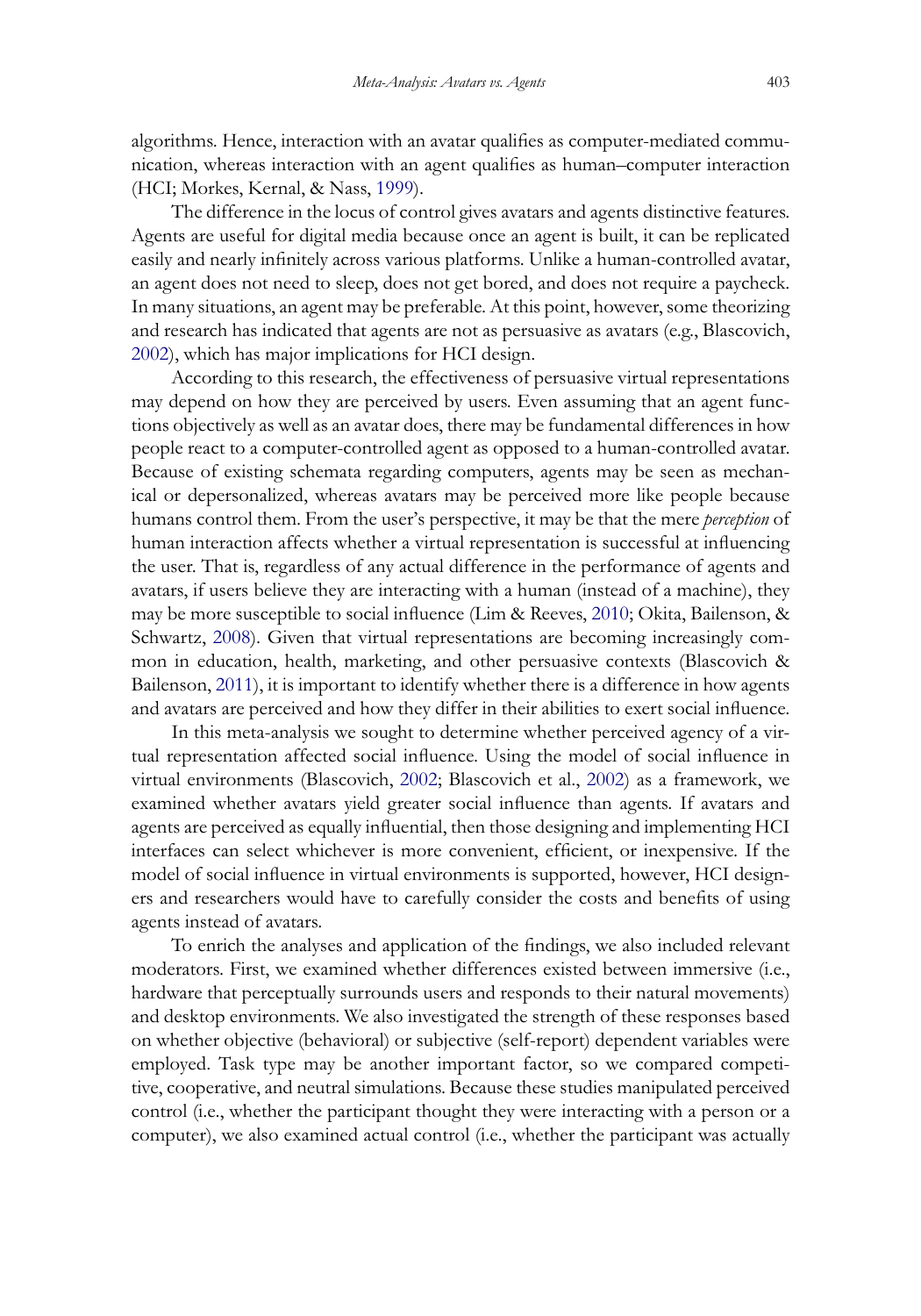interacting with a person or a computer). These moderators will add further insight into how the agency of virtual representations affects their social influence.

#### **2. VIRTUAL REPRESENTATIONS: FORM AND FUNCTION**

Virtual representations include avatars, agents, and hybrids that feature some aspects of computer and human control. Avatars often represent people in Internet chat, video games, social networking sites, virtual worlds, and other mediated contexts (Blascovich & Bailenson, [2011\)](#page-22-1). Agents tend to appear as interactive characters in video games and virtual worlds or provide a social interface in realms such as online customer service (Bickmore & Cassell, [2005;](#page-22-2) Cassell, Sullivan, Prevost, & Churchill, [2000\)](#page-23-1). Avatar–agent hybrids also exist, capitalizing on the strengths of programmable features and algorithms while still guided by a human controller (Benford, Bowers, Fahlén, Greenhalgh, & Snowdon, [1997;](#page-22-3) Gerhard, Moore, & Hobbs, [2001\)](#page-22-4). With such broad applications, virtual representations serve many purposes and are often multifunctional within a given context (Fox, Arena, & Bailenson, [2009\)](#page-23-2). They often serve as conduits for verbal and nonverbal communication (Bente, Rüggenberg, Krämer, & Eschenburg, [2008;](#page-22-5) Gratch et al., [2002\)](#page-24-1). Compared to other symbolic representations of people (e.g., names), avatars and agents are able to behave in a human-like manner (Blascovich et al., [2002\)](#page-23-0), giving them unique capabilities to influence users.

As such, virtual representations are often employed as a method of influence. They may function as interpersonal sources or as demonstrative models to inform or persuade a user. For example, they have been used to increase exercise behavior by illustrating weight loss on a self-resembling avatar (Fox & Bailenson, [2009\)](#page-23-3), persuade people to assist in a scavenger hunt using sequential request techniques (Eastwick & Gardner, [2009\)](#page-23-4), promote learning and trust among students (J.-E. R. Lee et al., [2007\)](#page-24-2), encourage environmental behaviors (Ahn, Fox, Dale, & Avant, in press), and create brand preference by affiliating a particular brand with a self-representation (Ahn & Bailenson, [2011\)](#page-22-6). Agents and avatars have also been incorporated in studies of health monitoring (Skalski & Tamborini, [2007\)](#page-26-0), speech learning (D'Mello, Graesser, & King, [2010\)](#page-23-5), attitudes toward women (Fox, Bailenson, & Tricase, [2013\)](#page-23-6), and memories (Segovia & Bailenson, [2009\)](#page-26-1). This research has demonstrated that, like human interactions, social interactions with agents and avatars can be used to modify users' attitudes and behaviors. In many studies, however, agency of these virtual representations is not clarified or manipulated.

Different traits of virtual representations may determine their effectiveness as persuasive tools. Agents and avatars can vary along many dimensions. For example, when representations appear more human-like in form (i.e., anthropomorphic), users may develop social expectations for subsequent interactions (Nowak & Biocca, [2003\)](#page-25-2). Representations that demonstrate high behavioral realism, including interactivity and situational appropriateness, may facilitate more natural interactions (Blascovich et al., [2002;](#page-23-0) Gratch et al., [2002\)](#page-24-1). There may be a downside to realism, however; Mori [\(1970\)](#page-25-3) hypothesized the uncanny valley, suggesting that technologies may reach a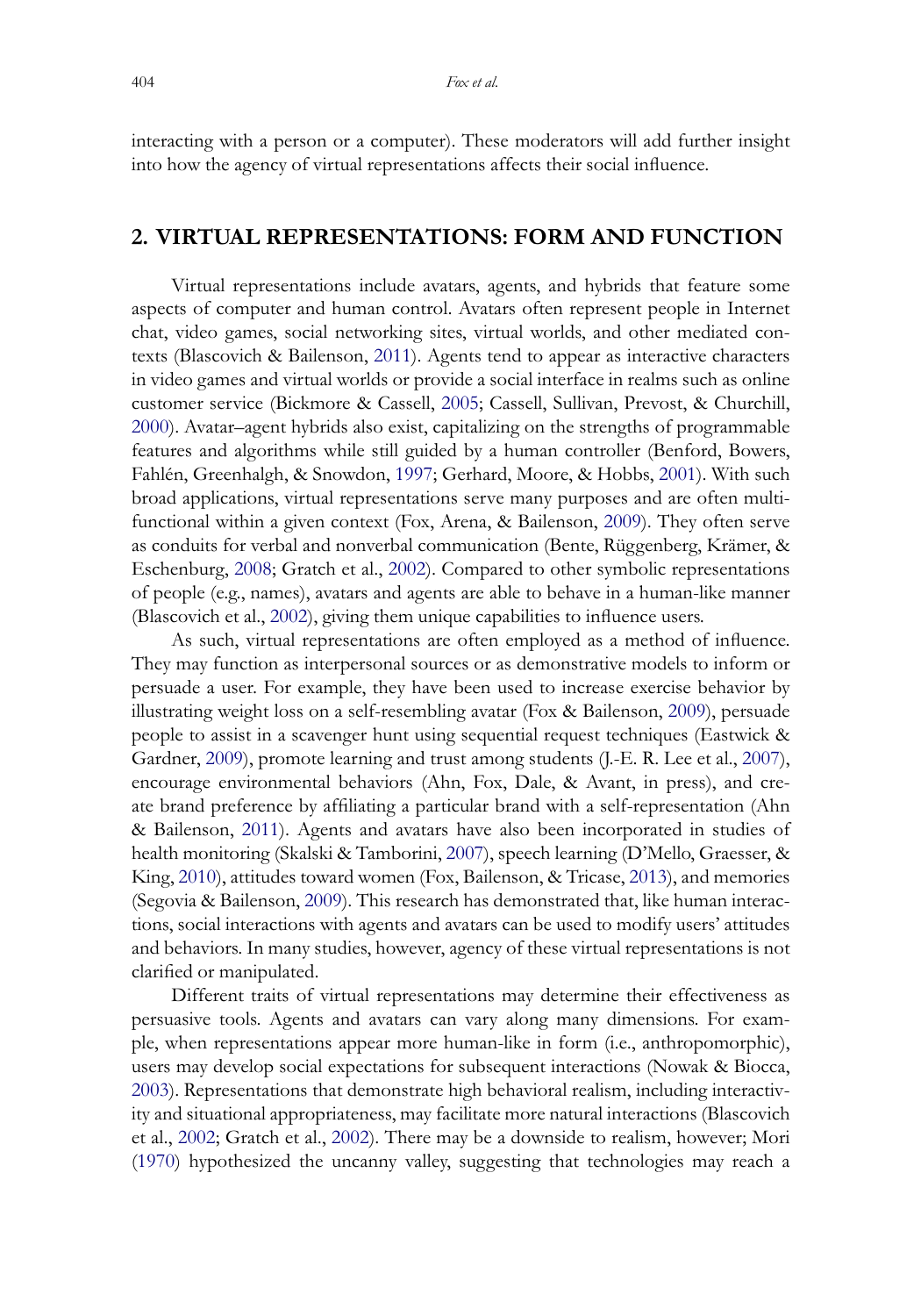point of human likeness that makes users uncomfortable. Recent research by Tinwell, Grimshaw, and Abdel-Nabi [\(2011\)](#page-26-2) elaborated features of highly realistic human-like virtual representations that evoke negative reactions.

These different aspects of representations may influence the impact of a representation and whether users are likely to categorize and perceive it as a computer or a human. Users often react to virtual representations similarly to how they would react to people in the physical world on a psychological, physiological, and behavioral level (Cassell et al., [2000;](#page-23-1) Eastwick & Gardner, [2009;](#page-23-4) Fox et al., [2013;](#page-23-6) Gong & Nass, [2007;](#page-23-7) Hoyt, Blascovich, & Swinth, [2003\)](#page-24-3). Thus, it is important to determine whether variables such as agency affect how people respond to virtual representations and how influential virtual representations are.

## **3. THEORETICAL EXPLANATIONS**

Allport [\(1985\)](#page-22-7) suggested that human actions and psychological experiences are shaped by the actual, imagined, and implied presence of others; that is, people behave in accordance with some degree of *social influence* (Heider, [1958;](#page-24-4) Zajonc, [1965\)](#page-26-3). Social influence has been broadly defined to include changes in an individual's cognitions, attitudes, physiological responses, and behaviors resulting from the belief that another person is present (Allport, [1985;](#page-22-7) Cialdini, [2008\)](#page-23-8) and the attributions made about that person (Heider, [1958\)](#page-24-4). Social influence may operate through a number of mechanisms, such as social norms (perceived common practices, the violation of which may yield social punishment), conformity (shifting one's attitude or behavior to match another's), compliance (acquiescing to a request or desired behavior), and identification (being persuaded by a liked or similar other; Cialdini, [2008;](#page-23-8) Kelman, [1961\)](#page-24-5).

Media technologies add a new dynamic to the process of social influence. Agents and avatars, although they are digital, mediated representations, symbolize the presence of another entity (either computer or human). Because of their anthropomorphic nature, users make attributions about these representations similar to those they make about humans (Blascovich et al., [2002\)](#page-23-0). Thus, there are two ways that social influence may play out. If people make similar attributions and do not distinguish a computercontrolled agent from a human-controlled avatar, both will yield *social presence*, or the perception that another individual is in the environment (Lombard & Ditton, [1997\)](#page-24-6). In this case, social influence would be constant across conditions. If people make different attributions and distinguish between the two, we expect that a human-controlled avatar would elicit more presence than a computer-controlled agent and social influence would be stronger in situations where an avatar was present as opposed to an agent.

Other potential mechanisms that may explain the effect of agency on social influence are the processes of identification and social categorization. Identification occurs when a person feels similar to the influential entity based on perceived similarity in background, goals, demographics, or other traits (Kelman, [1961\)](#page-24-5). When perceiving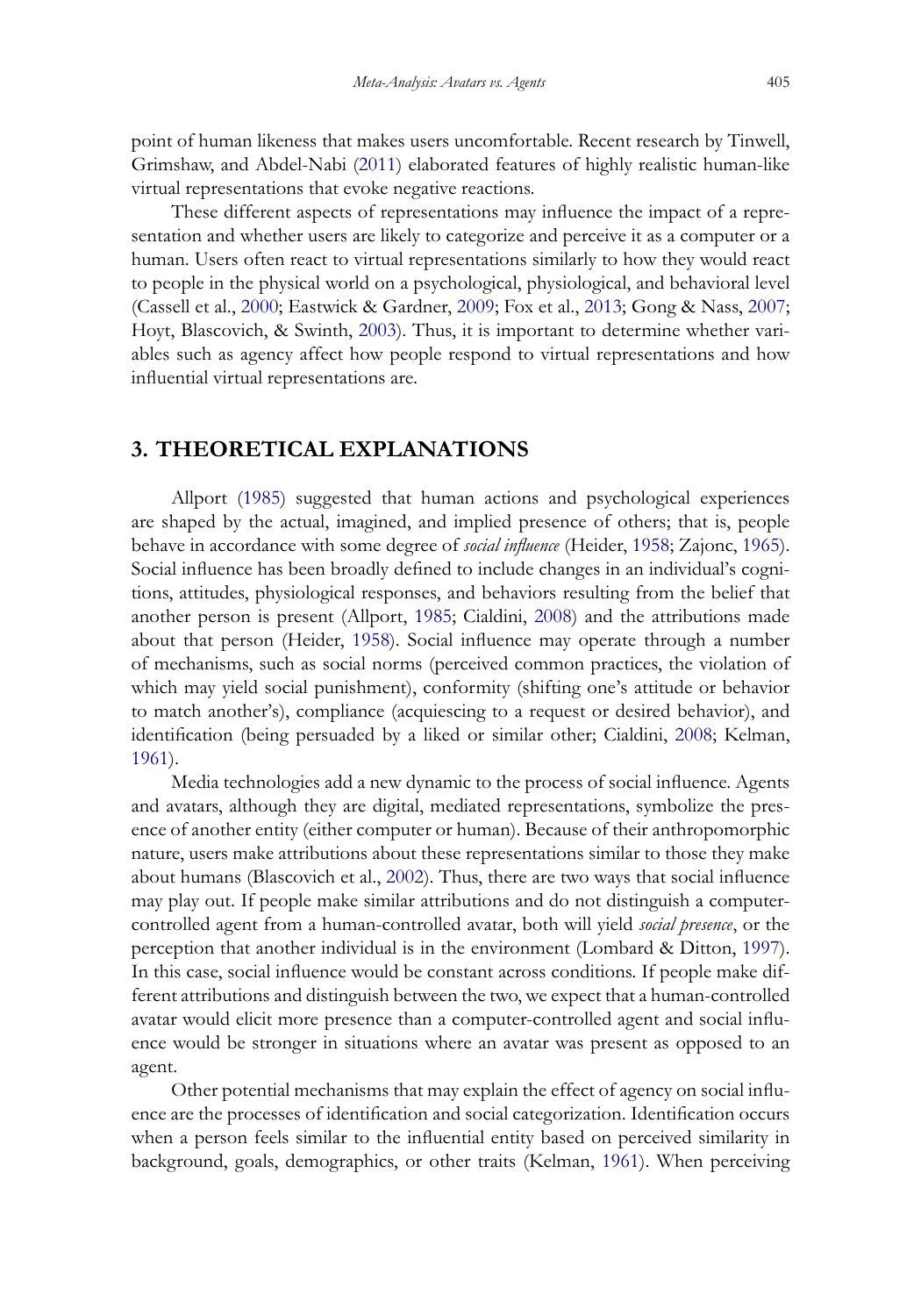virtual representations, people may identify more with an avatar because of its humanness. Alternatively, other cues of similarity may override perceived agency, and whether the entity is human or computer-controlled may be less important in determining influence. For example, photorealistic virtual selves (i.e., virtual doppelgängers) influenced exercise behaviors when they were controlled by a computer as well as when they were controlled by a human (Fox & Bailenson, [2009\)](#page-23-3).

Social categorization may also occur, wherein others are evaluated based on salient indicators of group membership and then categorized accordingly (Tajfel & Turner, [1979\)](#page-26-4). Agents would be considered a member of an outgroup, whereas avatars would be included in the same category as the human self. As a fellow ingroup member, the avatar would then be more influential than an outgroup member (Tajfel & Turner, [1979\)](#page-26-4). It is possible that other features of representations or the nature of the interaction make other social categories salient, however, so it is not certain that ingroup and outgroup perceptions will be based solely on perceived agency.

One perspective argues that people do not make such distinctions between humans and computers. According to the computers as social actors framework (derived from the media equation), humans are not evolved to differentiate (Nass & Moon, [2000\)](#page-25-4). Instead, humans behave "mindlessly" and interact with computers in a "fundamentally social and natural" way (Reeves & Nass, [1996,](#page-25-5) p. 5). If a computer demonstrates social behavior, people do not exert the cognitive effort to determine how to react to a social machine; rather, they respond to computers in a manner similar to how they would respond to people (E.-J. Lee, [2010;](#page-24-7) Nass & Moon, [2000\)](#page-25-4).

Although the computers as social actors framework has been extensively applied to understanding how people respond to devices and systems as a whole within physical environments (e.g., Nass, Fogg, & Moon, [1996;](#page-25-6) Nass, Moon, & Green, [1997\)](#page-25-7), considerably less research has examined its relevance for examining representations within virtual environments (although see Appel, von der Pütten, Krämer, & Gratch, [2012;](#page-22-8) von der Pütten, Krämer, Gratch, & Kang, [2010\)](#page-26-5). In contrast, the model of social influence in virtual environments was developed specifically considering the effects of virtual representations and the affordances of virtual environments (Blascovich, [2002;](#page-22-0) Blascovich et al., [2002\)](#page-23-0). This model suggests that users process and make attributions to a virtual representation based on whether they believe it is being controlled by a computer or by another person. Perceived agency is important because it affects the degree of social presence an individual feels and thus the likelihood of influence occurring; Blascovich et al. posited that computers (agents) elicit less social presence than humans (avatars). According to the model, when greater social presence is experienced with a virtual representation, more social influence will occur because users will perceive and interact with the representation as they would with a real person. The feeling of social presence and the resulting social influence may be enhanced by several factors, including the richness of sensory information provided, the behavioral realism of the interactant, and the self-relevance of the interaction (Blascovich et al., [2002\)](#page-23-0).

Several studies have indicated support for the model of social influence in virtual environments. Bailenson et al. [\(2003\)](#page-22-9) found that participants maintained greater personal space with an allegedly human-controlled avatar than with a computer-controlled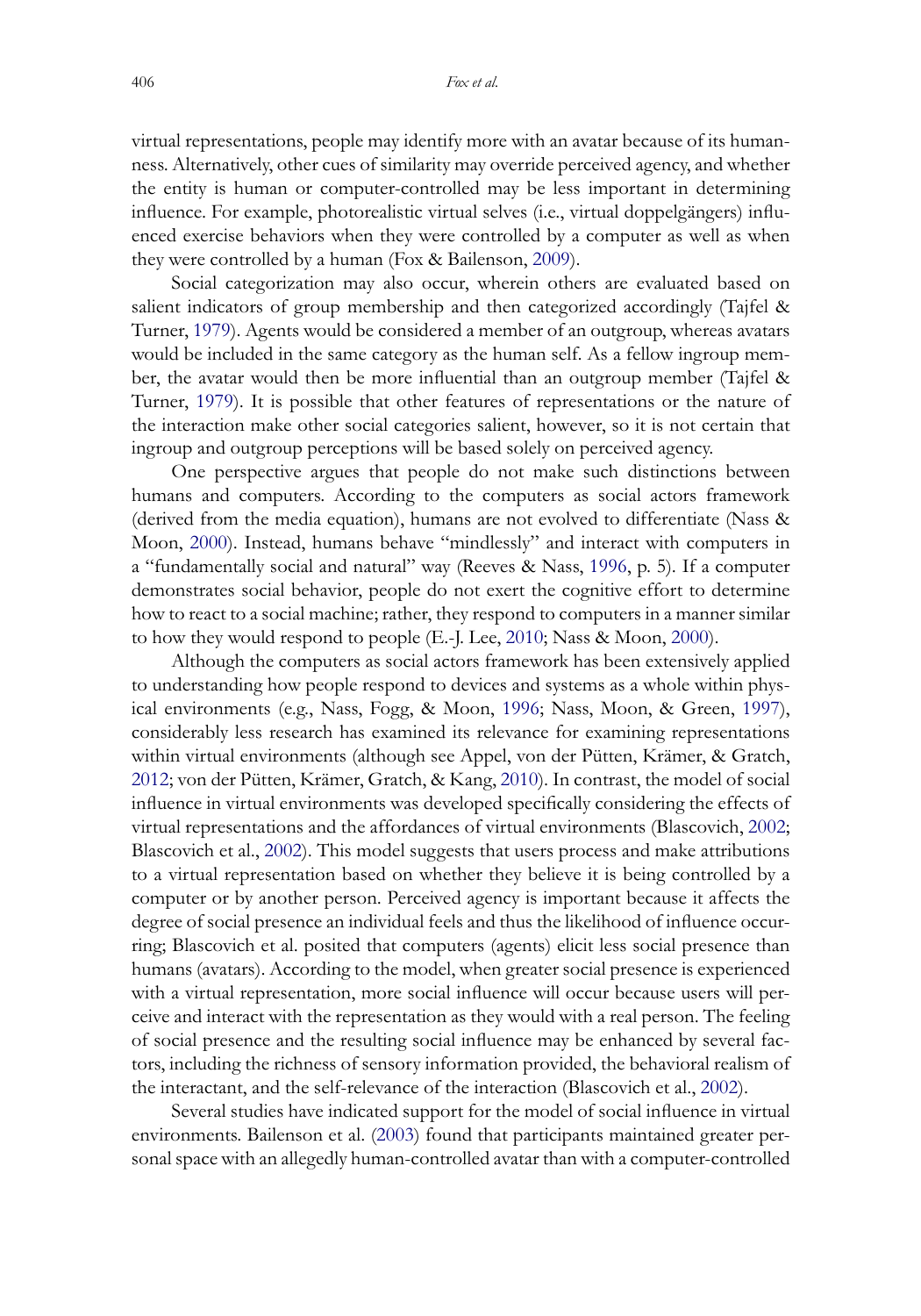agent. In another study, Hoyt and colleagues [\(2003\)](#page-24-3) asked participants to complete learned or novel tasks in the presence of two avatars, in the presence of two agents, or alone. When participants were told that the virtual human observers were avatars, participants' performance on novel tasks suffered. Completing the task in front of agents did not impact performance. The results from the avatar condition mirror studies wherein the presence of humans inhibited task performance, but agents showed no such effects. In light of the model and supporting research, we anticipate the following:

H1: Avatars will yield greater influence than agents.

Results from other studies, however, find no differences between avatars and agents or find that agents yield stronger influence (e.g., Nowak & Biocca, [2003;](#page-25-2) Williams & Clippinger, [2002;](#page-26-6) Zadro, Williams, & Richardson, [2004\)](#page-26-7). Given the mixed findings, a meta-analysis seemed a prudent method to identify any consistencies across the literature. In addition, because these studies span several domains (e.g., learning, ostracism, and aggression), employ different hardware setups (e.g., video games, desktop-based virtual worlds, and fully immersive virtual environments), and use different outcome variables (e.g., self-report questionnaires, behaviors, and physiological measures), several moderators were also investigated.

## **4. VARIABLES OF INTEREST**

We chose to examine several moderating variables that were of interest in regards to theory, design, and future avenues of research on agency. We selected variables that could be consistently identified across studies in the sample and accurately coded based on the information provided in the description of the method.

#### **4.1. Level of Immersion**

The model of social influence in virtual environments suggests that if a user is interacting with a more perceptually realistic representation, the differences between avatars and agents will be minimized. In other words, if an agent is high in realism, then the user is influenced less by the fact that it is controlled by a computer than if an agent is unrealistic.

Given that fully immersive environments allow participants to move in a natural manner and mimic the depth and motion cues of the physical environment, agents and avatars encountered within them may be considered more realistic than those observed in a two-dimensional desktop environment. Indeed, previous research has indicated that stimuli presented in three-dimensional immersive environments may be more compelling and influential than those presented in typical two-dimensional desktop environments (Bailenson et al., [2008;](#page-22-10) Persky & Blascovich, [2007\)](#page-25-8). Thus, this model would predict greater differences between avatars and agents in desktop environments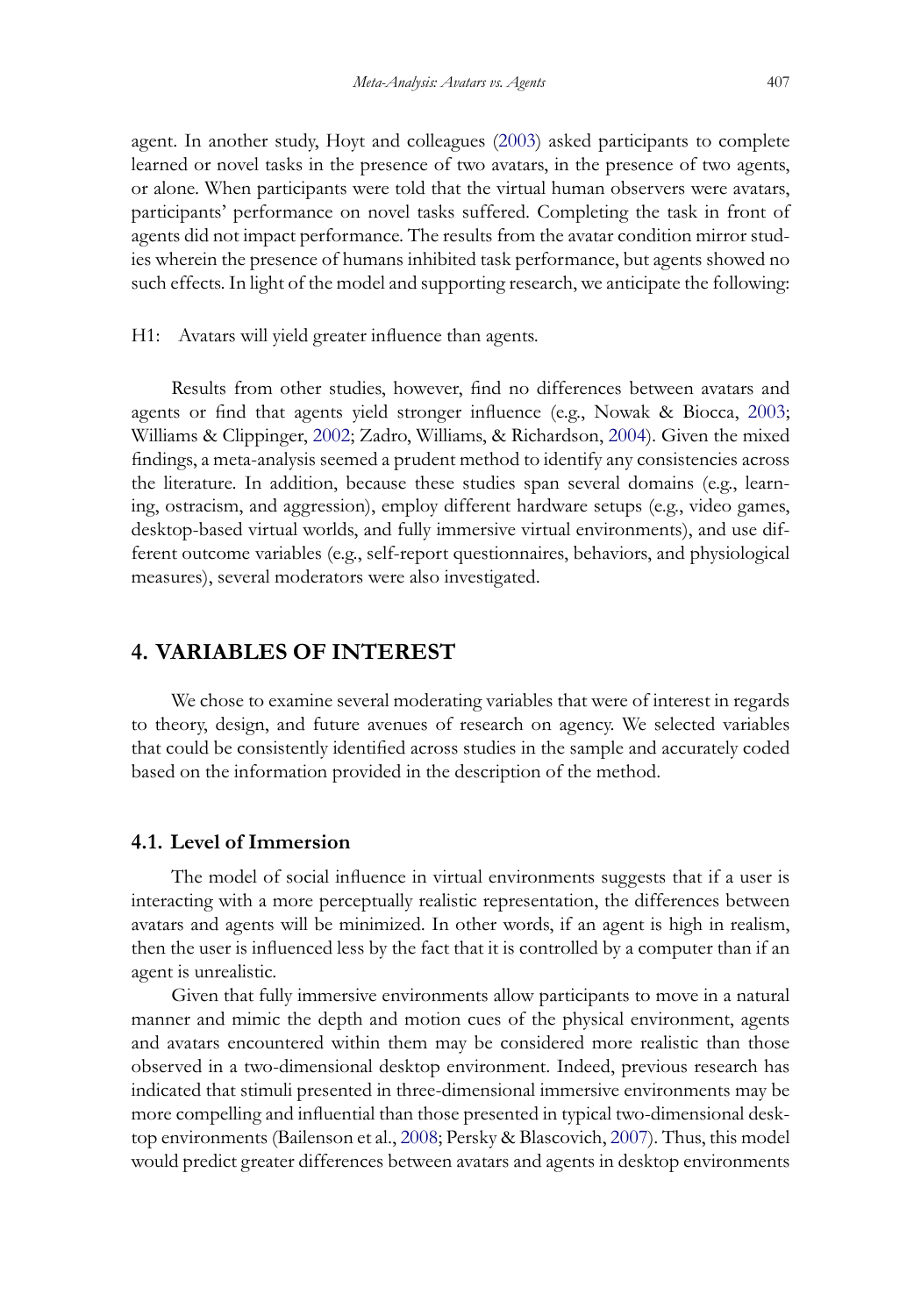as opposed to fully immersive environments, where realism would make agency less of a factor.

H2: Studies conducted in immersive virtual environments will demonstrate smaller differences in the effects of agency than studies conducted in desktop environments.

#### **4.2. Type of Measure**

The dependent variables included in these studies can be categorized as subjective or objective measures. Subjective measures are those that are self-reported and rely on the participant to provide accurate assessments of their experiences. Thus, these measures may be less reliable because they are subject to participants' biases. Objective measures include behavioral data collected by the experimenter or other devices (e.g., motion trackers).

Among HCI scholars, there is particular concern about the differences in subjective and objective measures in virtual environments (Slater, [2004\)](#page-26-8). For practical purposes, it is important for researchers studying agency to determine whether some measures are more sensitive than others for identifying differences in social influence. For example, Bailenson and colleagues [\(2004\)](#page-24-8) demonstrated that behavioral measures could be sensitive enough to pick up responses to digital representations, such as personal distance, that self-reports could not. In a meta-analysis on realism, however, Yee, Bailenson, and Rickertsen [\(2007\)](#page-26-9) found that effect sizes were greater for subjective measures than objective measures. Given the mixed findings, we ask the following:

RQ1: Will agency effects on social influence vary between objective variables and subjective variables?

#### **4.3. Task Type**

The type of task completed in the VE may also affect the levels of social influence elicited by different agents of control. Several of the included studies used gaming tasks to test agency effects (e.g., Eastin, [2006;](#page-23-9) Ravaja, [2009;](#page-25-9) Williams & Clippinger, [2002\)](#page-26-6). Within these gaming tasks, users are asked to compete or cooperate with an avatar (i.e., another player) or a computer agent to achieve a goal. Competitive or cooperative tasks are likely to differ from neutral scenarios on variables such as physiological response, aggression, or perceptions of the agent/avatar. In competitive tasks, users may feel that more is at stake when playing against another person as opposed to a computer because of the potential social consequences (e.g., bragging rights or sharing the defeat/victory among a wider social circle; Weibel, Wissmath, Habegger, Steiner, & Groner, [2008\)](#page-26-10). In addition, competition may encourage users to categorize their competitors as outgroup members (which may augment an agent's outgroup status as a computer), whereas cooperation encourages users to categorize their collaborators as ingroup members (which may discount an agent's outgroup status; Tajfel &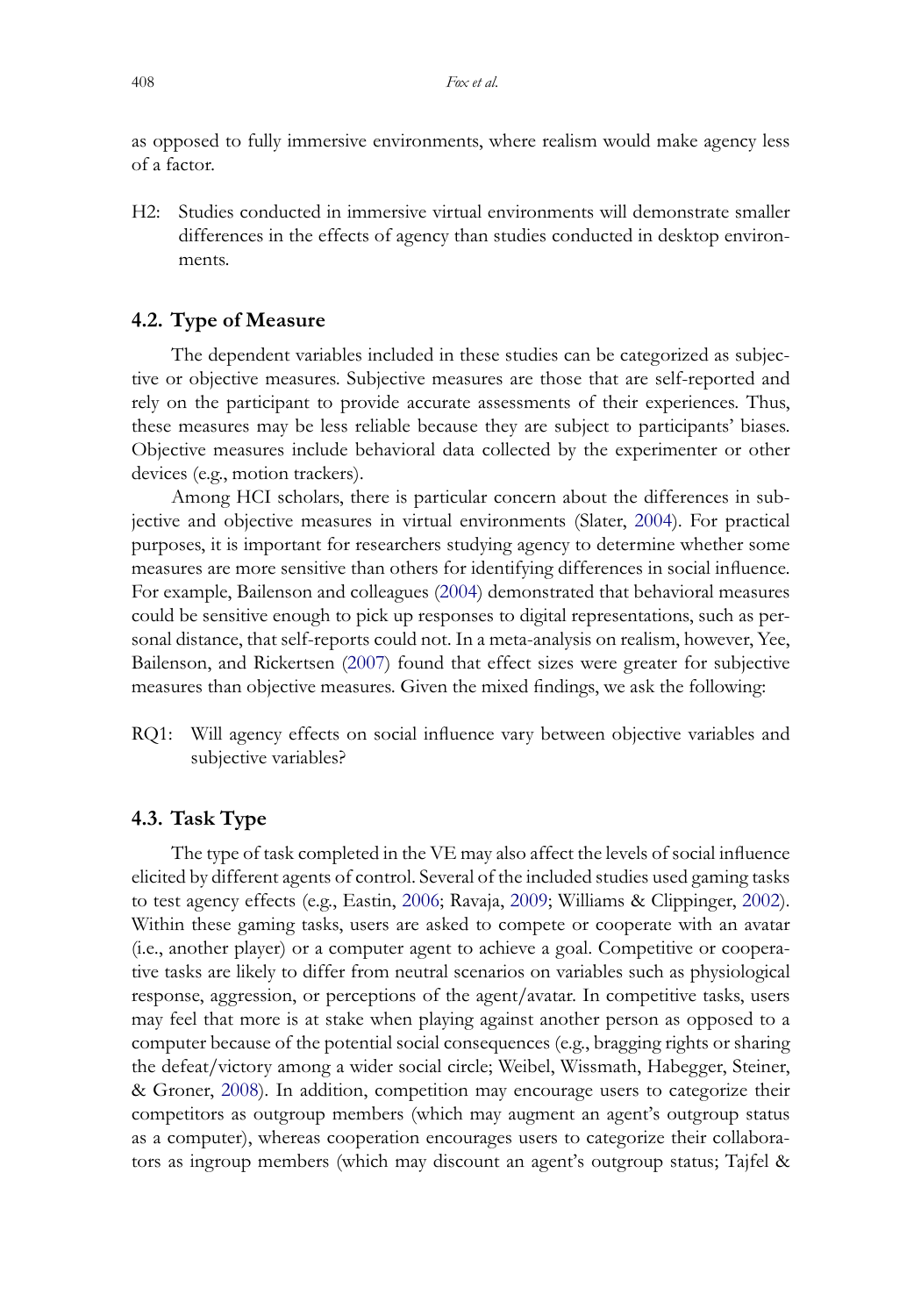Turner, [1979\)](#page-26-4). Thus, we would expect competitive tasks to show a greater difference than cooperative tasks.

Having a goal to accomplish in competitive and cooperative tasks likely bolsters the self-relevance of the task because the outcome is contingent on the user's performance (more so in the competitive task than the cooperative task, as the cooperative task relies on the performance of other collaborators as well). The model of social influence in virtual environments states that the higher the self-relevance of the task, the more agency matters (Blascovich et al., [2002\)](#page-23-0). That is, if the task is high in selfrelevance, the model predicts that avatars will be much more influential than agents, and the observed effect size for this difference would be larger. Thus, we predict the following:

H3: Competitive tasks will show the greatest differences in agency, followed by cooperative tasks, and neutral tasks will show the smallest differences in agency.

#### **4.4. Actual Control**

Blascovich et al. [\(2002\)](#page-23-0) argued that perceived control of a representation drives social influence. From a methodological and design standpoint, however, it is also important to consider actual control. If actual control has no impact, it may be sufficient for designers to focus on convincing people about perceived control and rely on agents. It may be, however, that despite awareness that they are interacting with a human or computer, users are perceiving other cues of agency that affect levels of social influence. For example, if a user is told that he or she is interacting with another person but the other person is actually a computer and "behaving" in a very sterile or programmed way that evokes a computer controller, this may lead to diminished social presence and thus less social influence. Given that researchers who study agency typically have both the agent and avatar conditions controlled by the same entity for purposes of experimental control, it is important to determine if actual control affects social influence as these researchers' findings may need to be appropriately qualified and interpreted.

RQ2: Will actual control moderate the effect of perceived control on social influence?

#### **4.5. Time**

Technological platforms have evolved rapidly in the past two decades, from chunky, pixelated, stiffly animated depictions to highly lifelike, fluid, and interactive digital representations. It is possible that this evolution has yielded some fundamental differences in the depictions and thus perceptions of avatars and agents. Ivory and Kalyanaraman [\(2007\)](#page-24-9) found that technologically advanced video games led to greater involvement, presence, and physiological arousal than less sophisticated games.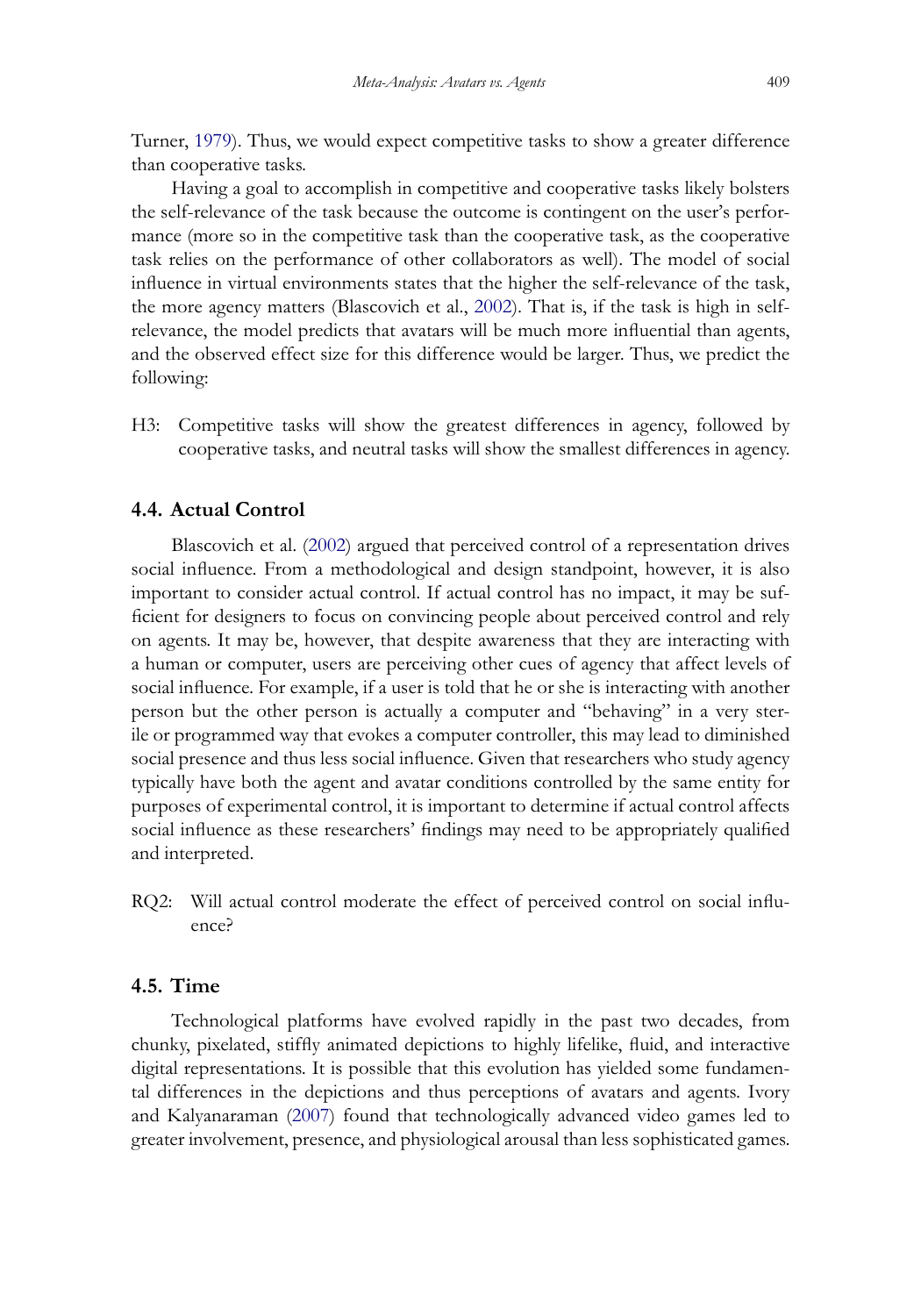Virtual environments are becoming increasingly compelling and representations are demonstrating greater behavioral realism as relevant technologies evolve (Blascovich et al., [2002\)](#page-23-0). Thus, we examined whether time was a significant factor and whether it should be included as a covariate in the analyses.

## **5. META-ANALYSIS**

Given the mixed findings observed in the literature review, a meta-analysis was proposed to draw some general insights about responses to agents and avatars. Metaanalysis is a method by which the data from several studies can be aggregated to create an overarching picture of what exists in the literature on a given topic (Hunter, Schmidt, & Jackson, [1982;](#page-24-10) Preiss & Allen, [1995;](#page-25-10) Rosenthal & DiMatteo, [2001\)](#page-25-11). Metaanalysis helps overcome a downfall of significance testing by accumulating related results, so that even small or nonsignificant effects are included. Collecting and combining data also allows for the investigation of potential mediator and moderator variables across a larger data set (Rosenthal & DiMatteo, [2001\)](#page-25-11).

#### **6. METHOD**

#### **6.1. Study Selection**

In the first round of study selection, we searched bibliographic indices relating to the fields of virtual reality, communication, psychology, and video gaming. The databases used included ScienceDirect, Google Scholar, Google Keyword, PsycINFO, PsycArticles, ISI Web of Knowledge, EBSCO Academic Search Complete, Computers & Applied Sciences Complete, Computer Source, Proquest Dissertations & Theses, and websites of individual faculty or laboratories providing lists of publications. In this initial pass, the following search terms were used: virtual world∗, digital world∗, virtual environment∗, digital environment∗, video game∗, avatar∗, embodied agen∗, virtual agen∗, computer agen∗, virtual human∗, virtual representation∗, computer control∗, human control∗, computer opponent, social influence model, media equation, and computers as social actors. Once an appropriate paper was identified, we searched its references for potentially related papers and also reverse searched to see which papers had cited this paper. We advertised on relevant listservs and contacted individual researchers in several disciplines (e.g., computer science, psychology, communication, education) we thought might have or know of relevant work. These articles were skimmed to determine whether they reported a study that measured social influence (i.e., one in which participants were led to believe that another entity was present, and changes in an individual's cognitions, attitudes, physiological responses, and behaviors were measured and compared based on this presence). Following the suggestion of Preiss and Allen [\(1995\)](#page-25-10), both published and unpublished papers were included. This initial literature review yielded 119 studies.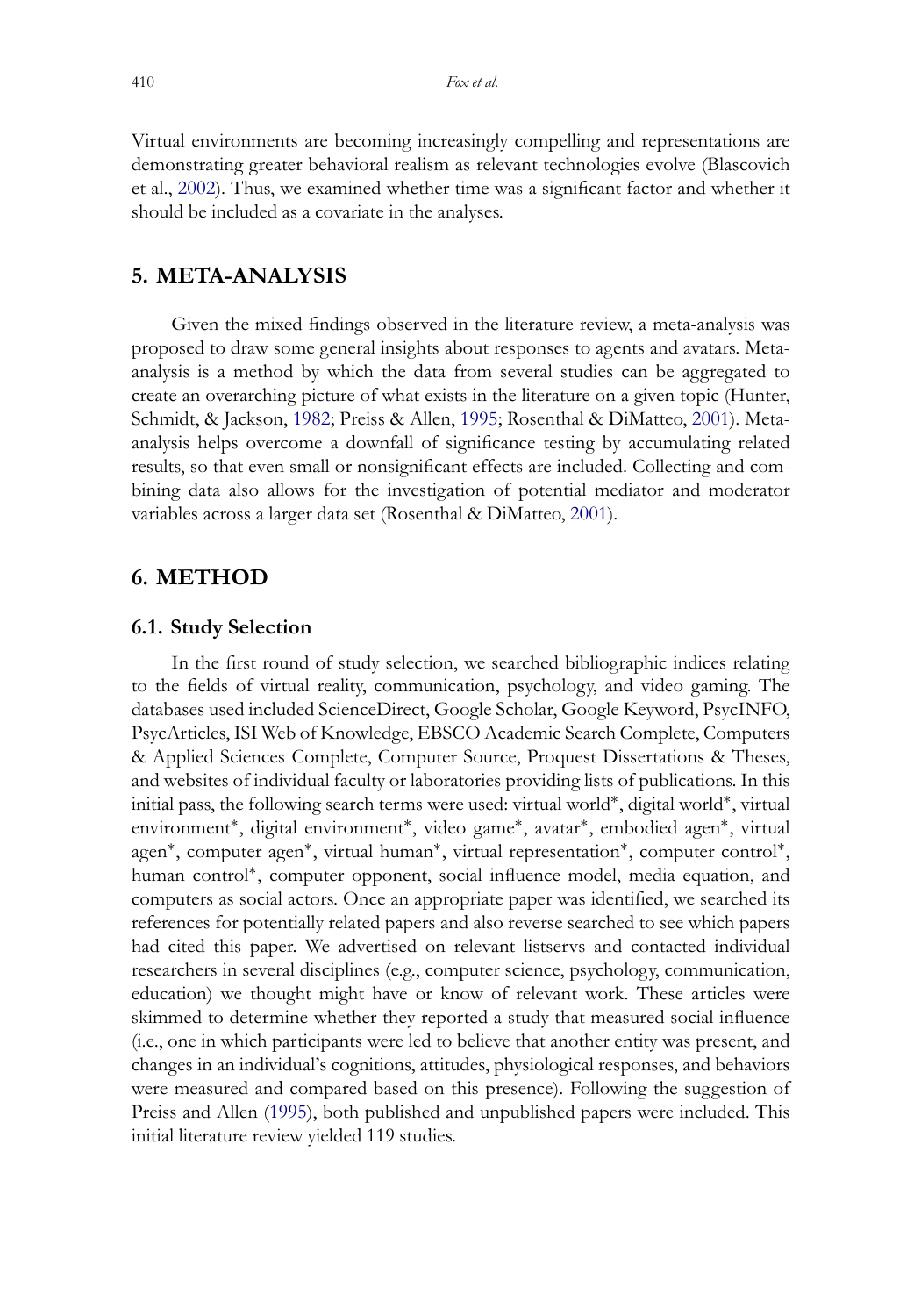#### **6.2. Study Criteria**

The next step was to filter out studies that did not adhere to the requirements for inclusion in the meta-analysis. Three criteria were established. (a) The studies' dependent variables (DVs) had to be quantitative measures of social influence (e.g., presence or affect ratings, physiological measures, or interpersonal distance). Purely descriptive studies involving open-ended self-reports or observational studies without quantitative coding schemes or dependent variables were removed. (b) Furthermore, studies needed to have a visual representation of the avatar and agent. This representation could range from a video of a virtual hand played on a desktop computer to full-bodied ball-tossing virtual humans in an immersive environment; however, treatments without a visual representation (e.g., a voice recording or a text passage that asked one to imagine a scenario) were excluded because we were interested in evaluating immersive virtual environments (i.e., digitally rendered virtual spaces using hardware that perceptually surrounds users and responds to their natural movements) as a moderator, and it was difficult to ascertain what constituted an immersive virtual environment for nonvisual sensory representations. To note, we did not identify any studies that manipulated agency without a visual representation; rather, these studies manipulated other variables, such as realism or anthropomorphism (e.g., studies of synthesized speech that examined how human-like a voice sounded, such as Gong & Nass, [2007\)](#page-23-7). (c) Finally, studies that did not explicitly manipulate agency were removed. Experimental instructions were required to inform participants explicitly that the virtual representation was controlled by a human in one condition compared to another condition wherein participants were told the virtual representation was controlled by a computer. This process left 36 studies.

In the third and final round, we made an inventory of the selected studies and their reported statistics. Minimally required statistics were means, standard deviations, and sample sizes per condition, or *t* values or *F* values with degrees of freedom, or *r* values, or Cohen's *d* values. For papers that did not report the minimal statistics needed for a formal meta-analysis, we individually contacted the lead or corresponding authors to gather those statistics. The only case for which we were not able to obtain information was the Eastin and Griffiths [\(2006\)](#page-23-10) studies, for which we assumed equal sample sizes across conditions. In the end, 32 studies provided enough data to be included in the formal meta-analysis. These studies can be viewed in the appendix.

Of these 32 studies, the average year of publication was 2007.13 (*SD* = 3.30) with a median of 2006. The average sample size within each study was 71 participants  $(SD = 44.80)$ . Twenty studies were conducted in the United States, five in Europe, four in Singapore, two in Australia, and one in Canada. Desktop equipment was used for 21 studies, and 11 studies were conducted using immersive virtual environments. Sixteen studies involved gaming tasks, and 16 studies involved nongaming tasks. Four studies featured a cooperative task, 11 studies were competitive, and one study had cooperative and competitive conditions that were separated when analyzing cooperation versus competition and joined otherwise. In seven of the gaming studies, an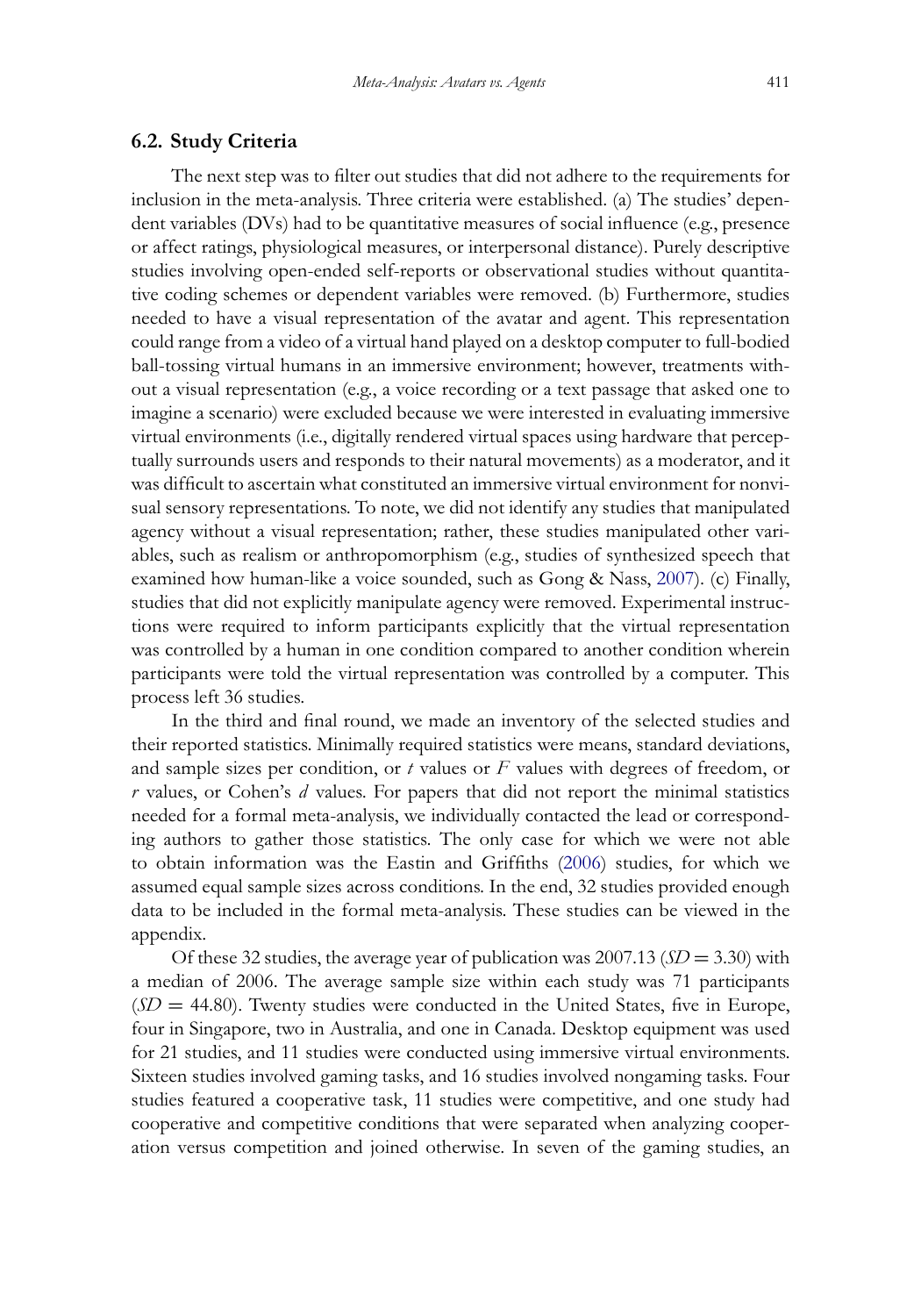actual human controlled the virtual representations, whereas in all but one of the 16 nongaming studies the virtual representations were controlled by computers.

#### **6.3. Effect Size Calculations**

We compiled a datasheet with all of the studies and their dependent variables. For each DV, measures were coded for the method of collection as either objective or subjective. *Objective* measures consisted of interaction behavior (e.g., gaze or interpersonal distance); cognitive markers, such as memory; and physiological responses, such as heart rate or skin conductance. *Subjective* measures included self-report measures assessing the participant's affective state, experience of presence, or attitudes toward the agent or avatar. Next, means, standard deviations, *t* values, *p* values, and number of participants were included where available. If there was more than one condition representing a level of agency (e.g., if an avatar was controlled by a friend in one condition but a stranger in another), we combined them using averages weighted by the respective sample size.

We calculated effect sizes based on the seminal work by Rosenthal and DiMatteo [\(2001\)](#page-25-11). The effect size  $r$  is a measure of the impact that a manipulation has on a dependent variable. The squared value,  $r^2$ , shows the amount of variance in the dependent measure that can be accounted for by the manipulation. For example, an  $r^2$  of .15 means that 15% of the variance in the dependent measure can be explained by the relevant manipulation (e.g., level of agency). For each DV, we calculated an effect size *r* value based on the *t* value and the degrees of freedom. If the *t* value was not reported, means, standard deviations, and the number of cases in each condition were used to derive the *t* value and subsequently the *r* value.

In cases where statistics to calculate the *r* value were missing, we coded two values for *r*. Following Rosenthal [\(1991\)](#page-25-12), first we coded *r* as zero (*zero-coded* ). This process avoids inflated results due to publication bias of significant effects and is an effective, albeit conservative, method of ensuring inclusion of the wide range of findings. In addition, following Sherry [\(2001\)](#page-26-11), we calculated a less conservative estimate using the maximum nonsignificant effect size (*max-coded* ), which allowed us to account for all of the studies. The maximum nonsignificant effect size is based on the sample size of the study and gives the *r* value at the boundary of significance. The true effect size of a nonsignificant DV is somewhere between zero and the maximum nonsignificant effect size. In the results, we report aggregates for both approaches.

The sign of the *r* value signifies the direction of the effect. We ensured that the *r* value was positive in cases where the avatar condition yielded stronger responses on the DV than the agent condition. The *r* value was negative if the agent condition yielded stronger responses on the DV than the avatar condition.

The surveyed studies reported more than one DV of social influence. Because the types of DVs differed considerably, including emotional and affective responses, presence ratings, behavioral effects, and physiological indices, we conducted an analysis with DV as the unit of analysis. Doing so allowed us to include these diverse effects without ignoring the variance caused by the wide range of DV types. Furthermore,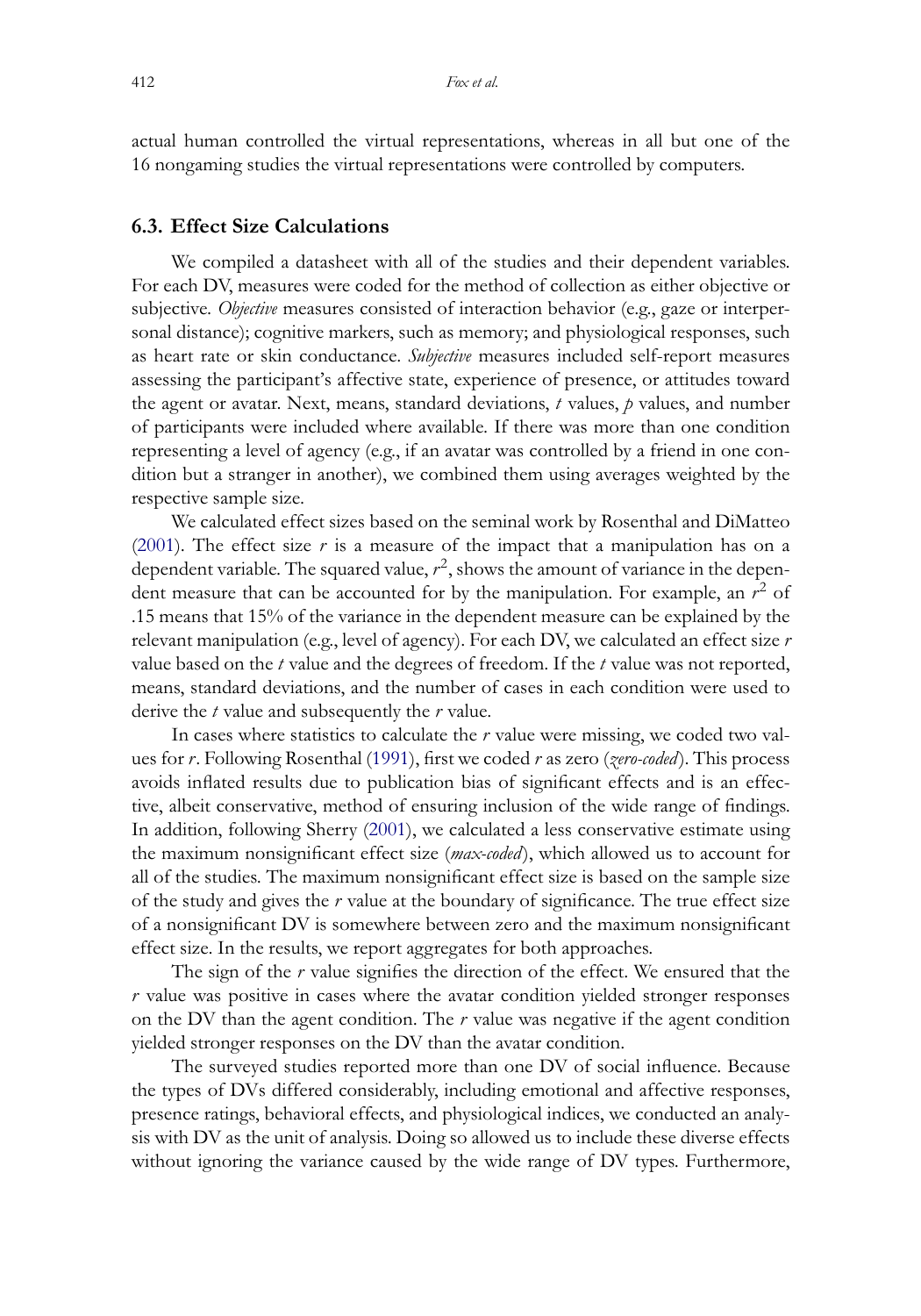we could investigate the effect of DV type as a moderator of effect size. We also conducted analyses using study as the unit of analysis, which enabled us to confirm our DV-level results and check for possible violations of assumptions of independence in the DV-level analysis. No violations were observed.

#### **6.4. Statistical Analysis**

All of the calculated *r* values were weighted by sample size to ensure that studies with more participants were given stronger weight (Hunter et al., [1982\)](#page-24-10). Subsequently, weighted *r* values were transformed to Fisher's *Z* values. According to Rosenthal and DiMatteo [\(2001\)](#page-25-11), Fisher's *Z* transformation must be performed on *r* values because the *r* distribution does not follow a normal distribution. After aggregation, the averaged Fisher's *Z* values were transformed back to *r* values. Only *r* values are reported in the Results section. The appendix contains the *r* and weighted *r* values for every DV from each study.

First, the grand mean and variance of *r* was calculated. The first source of variance around the mean *r* is sampling error variance (Hunter et al., [1982\)](#page-24-10). If, after subtraction of the sampling error variance, there is still unexplained variance left, there may be moderator variables that can account for this variance. Our subsequent steps in the analysis then focused on testing the moderator variables we coded in the datasheet through categorical or regression analyses.

Finally, we assessed the *n-r* correlation. Because studies tend to report only significant effects, and effects are more likely to be significant with larger samples, a negative correlation between *n* and *r* is often found in meta-analyses (Levine, Asada, & Carpenter, [2009\)](#page-24-8). The *n-r* correlation can be interpreted as evidence of publication bias in a sample of studies, although it is more sensitive in certain conditions. The purpose of the *n-r* correlation is not to invalidate the meta-analysis but rather to provide an indication of the generalizability of the findings.

### **7. RESULTS**

In addition to using zero-coded and max-coded data based on missing *r* values, we weighted the *r* values by the size of the total sample size of each study. In the end, we had four sets of effect sizes: zero-coded unweighted *r*s, zero-coded weighted *r*s, max-coded unweighted *r*s, and max-coded weighted *r*s. We ran all analyses for each set.

First, we examined whether there was an overall effect of agency in which avatars were more influential than agents (H1). We computed Fisher's *Z* values from the *r* values of each DV and submitted all sets of Fisher's *Z* values to a one-sample *t* test to see if they differed from zero. For all sets, we found a significant overall effect of agency such that avatars were more influential than agents. H1 was supported. All inferential statistics and means are reported in [Figure 1.](#page-14-0) Conducting the analyses over the average effect size per study instead of over the effect size for all DVs also gave significant overall effects for all sets of *r*'s. See [Figure 2.](#page-14-1)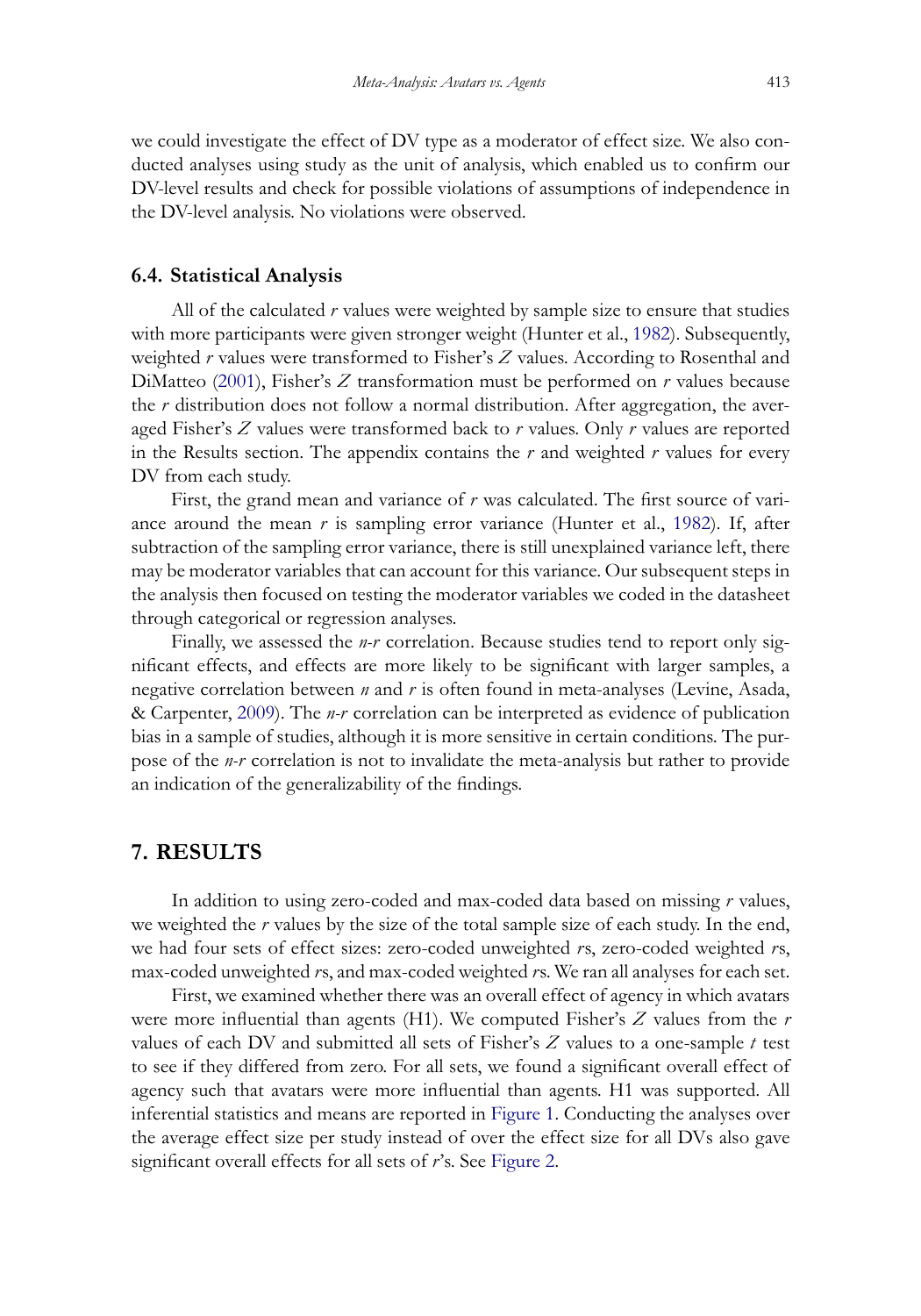| Set of r Values        | M   | $95\%$ CI  | t(170)   | Cohen's d |
|------------------------|-----|------------|----------|-----------|
| Unweighted, zero-coded | .22 | [.18, .26] | $10.18*$ | 0.78      |
| Unweighted, max-coded  | .27 | [.23, .31] | $13.65*$ | 1.04      |
| Weighted, zero-coded   | .19 | [.14, .24] | $7.29*$  | 0.56      |
| Weighted, max-coded    | .24 | [.20, .29] | $9.77*$  | 0.75      |

<span id="page-14-0"></span>**FIGURE 1. Inferential and Descriptive Statistics for the One Sample** *t* **Tests for Each Set of** *r* **Values per Dependent Variable.**

*Note.* CI = confidence interval.<br>\* $p < .001$ .

**FIGURE 2. Inferential and Descriptive Statistics for the One Sample** *t* **Tests for Each Set of** *r* **Values per Study.**

<span id="page-14-1"></span>

| Set of r Values        | M   | $95%$ CI   | t(31)   | Cohen's d |
|------------------------|-----|------------|---------|-----------|
| Unweighted, zero-coded | .22 | [.15, .29] | $6.46*$ | 1.14      |
| Unweighted, max-coded  | .26 | [.20, .32] | $8.58*$ | 1.52      |
| Weighted, zero-coded   | .18 | [.12, .24] | $5.99*$ | 1.06      |
| Weighted, max-coded    | .22 | [.17, .28] | $7.68*$ | 1.36      |

*Note.* CI = confidence interval.<br>\* $p < .001$ .

**FIGURE 3.** Unstandardized (*B*) and Standardized ( $\beta$ ) Coefficients, *F* Values, and  $R^2$ **Values for the Regression of Year of Publication on Each of the Four Sets of** *r* **Values.**

<span id="page-14-2"></span>

| Set of r Values        | B Year  | $\beta$ Year | F(1, 169) | $R^2$ |
|------------------------|---------|--------------|-----------|-------|
| Unweighted, zero-coded | $-0.02$ | $-0.22$      | $8.26*$   | .05   |
| Unweighted, max-coded  | $-0.02$ | $-0.22$      | 8.28*     | .05   |
| Weighted, zero-coded   | $-0.03$ | $-0.21$      | $8.02*$   | .05   |
| Weighted, max-coded    | $-0.03$ | $-0.22$      | 8.29*     | .05   |

 $<sup>∗</sup>p < .01$ .</sup>

We were also interested in possible factors that influenced the effect sizes. Following Hunter et al. [\(1982\)](#page-24-10), we first subtracted the sampling error variance from the total variance. The resulting variance was greater than zero for each of the four sets of *r* values. Hence, there were likely to be moderator variables to explain part of the variance in the data.

Then, we tested the effect of year of publication on the effect of agency. We regressed year on the four sets of  $r$  values and found a significant effects for all sets ( $p < .01$ ), as can be viewed in [Figure 3.](#page-14-2) The regression coefficients *B* and  $\beta$  for year were negative for all sets, indicating that the effect size of agents versus avatars became smaller over time. To make sure findings in subsequent analyses were not driven by year of publication as a possible confounding factor, we controlled for year of publication by including it as a covariate. H1 was again supported; avatars were found to be more influential than agents.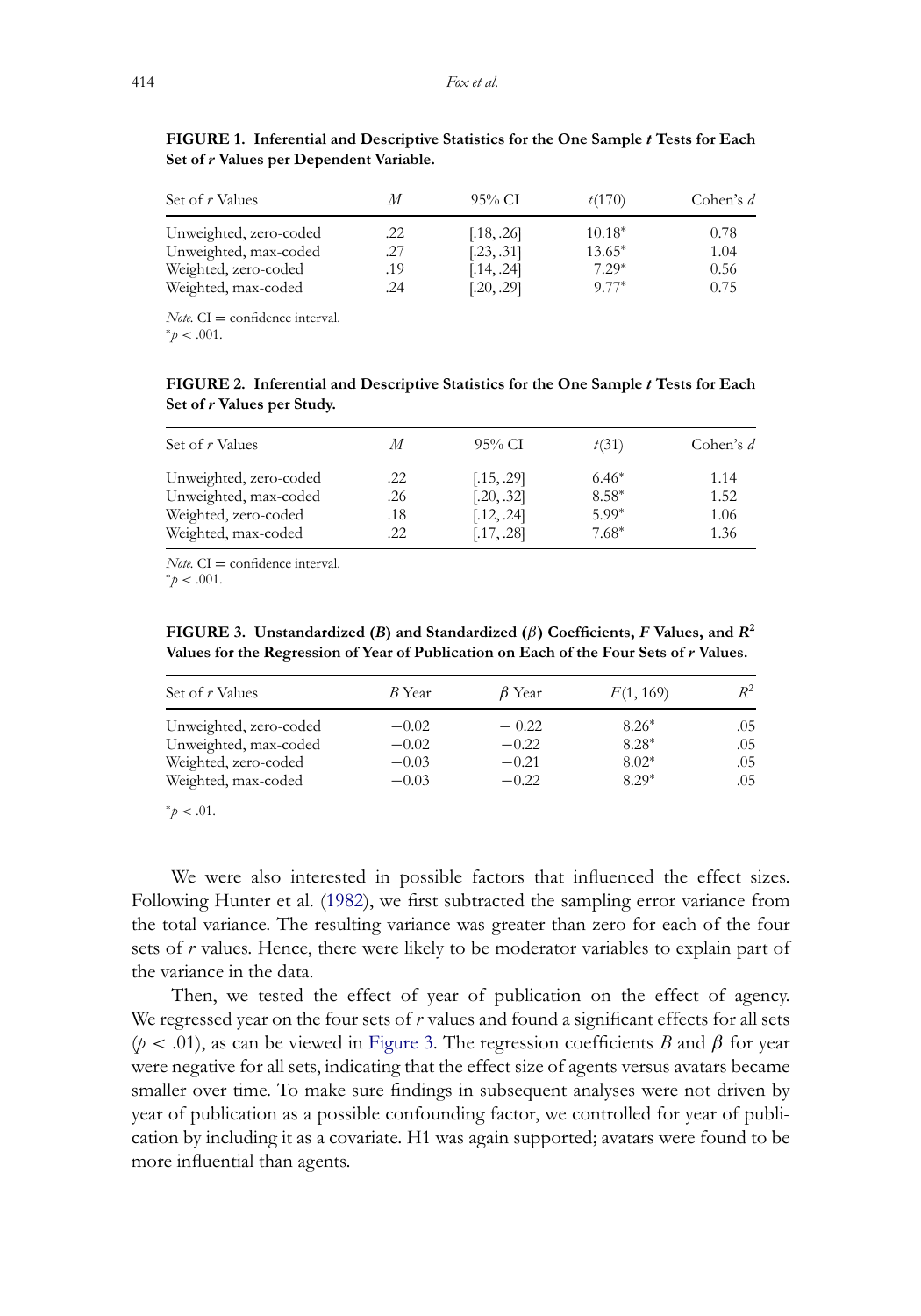Subsequently, we examined the effects of Immersion and DV type by submitting the Fisher's *Z* values of each of the four sets to an analysis of variance (ANOVA) with these as between-DV factors. We expected desktop environments to show greater differences in agency than immersive environments (H2) and wanted to determine if there were differences between subjective and objective dependent variables. Year of publication was controlled for by including it as a covariate. Neither the main effect for immersion nor the main effect for DV type was significant, but results showed significant effects for the interaction between immersion and DV type for the max-coded sets (see [Figure 4\)](#page-15-0). [Figure 5](#page-15-1) shows means and standard errors. Pairwise comparisons with Bonferroni corrections showed that the *r* value was significantly higher in the desktop-objective condition than in the desktop-subjective condition with *p* < .05 for the max-coded set and  $p = .07$  for the weighted max-coded set. No other significant differences were found.

| Set of r Values        | Factor                     | F(1, 166)        | Partial $\eta^2$ |
|------------------------|----------------------------|------------------|------------------|
| Unweighted, zero-coded | Year                       | 13.66**          | .08              |
|                        | Immersion                  | $3.33^{\dagger}$ | .02              |
|                        | DV Type                    | 2.65             | .02              |
|                        | Immersion $\times$ DV Type | 1.86             | .01              |
| Unweighted, max-coded  | Year                       | $13.27**$        | .07              |
|                        | Immersion                  | $3.21^{\dagger}$ | .02              |
|                        | DV Type                    | 0.64             | .00              |
|                        | Immersion $\times$ DV Type | $4.81*$          | .03              |
| Weighted, zero-coded   | Year                       | $11.50**$        | .07              |
|                        | Immersion                  | 1.67             | .01              |
|                        | DV Type                    | 1.55             | .01              |
|                        | Immersion $\times$ DV Type | 1.38             | .01              |
| Weighted, max-coded    | Year                       | $10.39**$        | .06              |
|                        | Immersion                  | 0.74             | .00              |
|                        | DV Type                    | 0.04             | .00              |
|                        | Immersion $\times$ DV Type | $3.82^{\dagger}$ | .02              |

<span id="page-15-0"></span>**FIGURE 4. Inferential Statistics for Analyses of Variance of Immersion** × **DV Type for Each Set of** *r* **Values per DV.**

*Note.* DV = dependent variable.<br><sup>†</sup> $p < .10$ .  $\phi$  < .05. \*\* $p < .01$ .

**FIGURE 5. Means (Standard Errors) for Level of Immersion (Desktop**/**Immersive)** × **Dependent Variable Type (Subjective**/**Objective) for Each Set of** *r* **Values per Dependent Variable Evaluated at Year** = **2007.9.**

<span id="page-15-1"></span>

|                        |                   | Desktop  |                   | Immersive        |
|------------------------|-------------------|----------|-------------------|------------------|
| Set of r Values        | Subi <sup>a</sup> | $Obi^b$  | Subi <sup>c</sup> | Obi <sup>d</sup> |
| Unweighted, zero-coded | .19(0.03)         | .36(.05) | .16(.06)          | .17(.10)         |
| Unweighted, max-coded  | .24(.02)          | .39(.04) | .25(.05)          | .18(.09)         |
| Weighted, zero-coded   | .15(.03)          | .33(.06) | .14(.07)          | .15(.03)         |
| Weighted, max-coded    | .20(0.03)         | .35(.05) | .28(.07)          | .15(0.12)        |

 $a_n = 101$ .  $b_n = 38$ .  $c_n = 24$ .  $d_n = 8$ .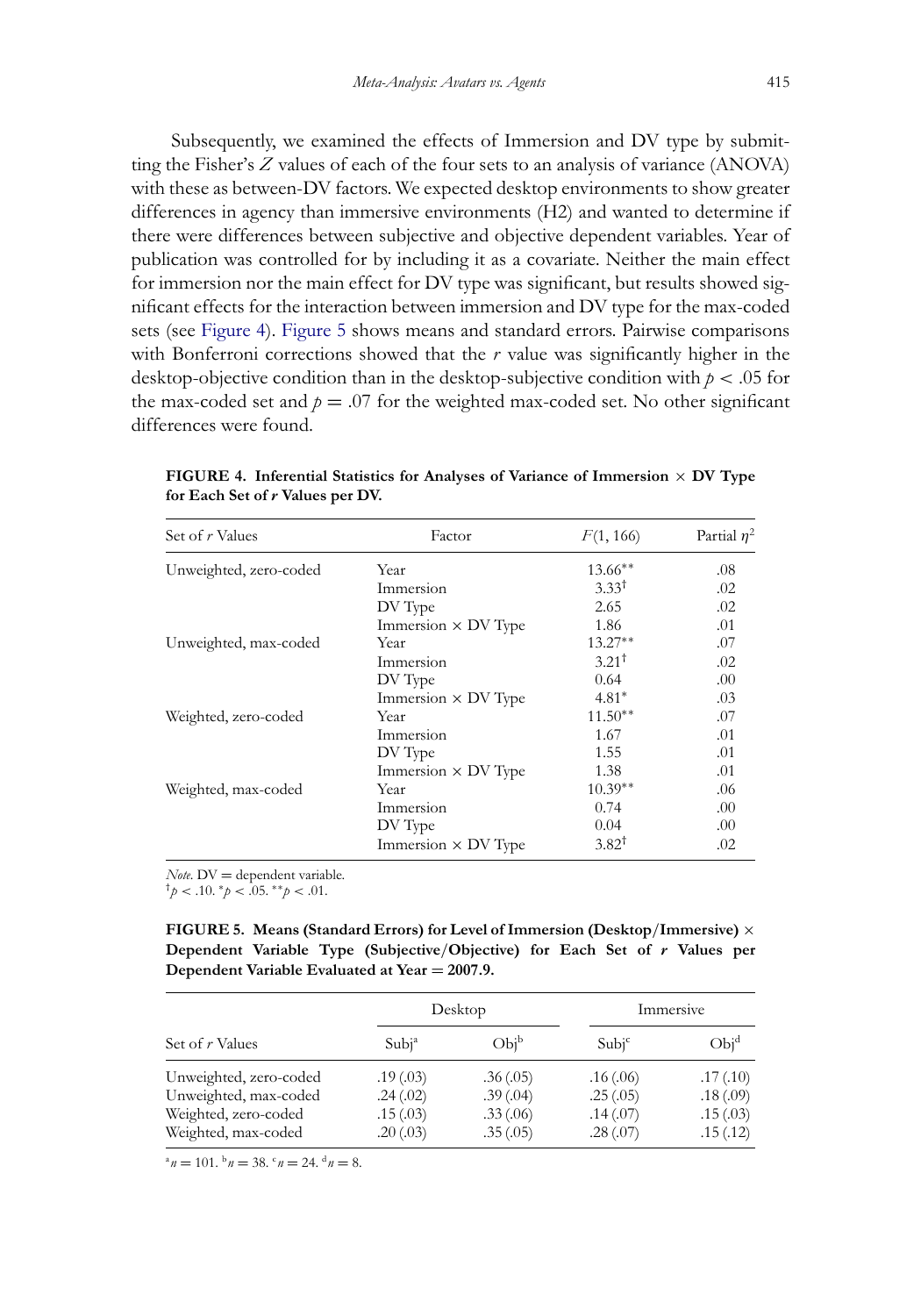Next, we investigated the effect of task type on agency. We anticipated that agency effects would be greatest in competitive environments, followed by cooperative environments and then neutral environments (H3). We submitted the Fisher's *Z* values of all four sets to an ANOVA with task type as a between-DV factor and year of publication as a covariate. We found a significant effect of task type for the unweighted sets and the weighted zero-coded set, as can be viewed in [Figure 6.](#page-16-0) Pairwise comparisons using Bonferroni corrections revealed that for the unweighted sets, *r* values were higher in both gaming tasks compared to the nongaming tasks  $(p < .05)$ . Cooperative and competitive gaming did not significantly differ. The same pattern was found for the weighted zero-coded set, although this was only marginally significant  $(p < .10)$ . A similar pattern was found for the weighted max-coded set, although this was not significant. H3 was partially supported. Means and standard errors are depicted in [Figure 7.](#page-16-1)

Furthermore, we also tested whether actual control (by a computer or human; RQ2) of the virtual representation made any difference on the effect of the perceived control. We submitted the Fisher's *Z* values of all four sets to an ANOVA with actual control as a between-DV factor and year of publication as a covariate. The results showed a significant effect for all four sets. Effects when actual control was done by humans were larger than when actual control was done by computers. See [Figures 8](#page-17-0) and [9](#page-17-1) for descriptive and inferential statistics.

<span id="page-16-0"></span>

| Set of r Values        | Factor    | F(1, 163)        | Partial $\eta^2$ |
|------------------------|-----------|------------------|------------------|
| Unweighted, zero-coded | Task type | $8.86***$        | .10              |
|                        | Year      | $11.75***$       | .07              |
| Unweighted, max-coded  | Task type | $7.01**$         | .08              |
|                        | Year      | 13.86**          | .08              |
| Weighted, zero-coded   | Task type | $2.64^{\dagger}$ | .03              |
|                        | Year      | $6.49*$          | .04              |
| Weighted, max-coded    | Task type | 0.69             | .01              |
|                        | Year      | $6.50*$          | .04              |

**FIGURE 6. Inferential Statistics for Analyses of Variance of Task Type for Each Set of** *r* **Values per Dependent Variable With Year of Publication as Covariate.**

†*p* < .10. <sup>∗</sup>*p* < .05. ∗∗*p* < .01.

**FIGURE 7. Means (Standard Errors) for Task Type (Competitive Gaming**/**Cooperative Gaming**/**Nongaming) for Each Set of** *r* **Values per Dependent Variable.**

<span id="page-16-1"></span>

| Set of r Values        | Competitive Gaming <sup>a</sup> | Cooperative Gaming <sup>b</sup> | Nongaming $\epsilon$ |
|------------------------|---------------------------------|---------------------------------|----------------------|
| Unweighted, zero-coded | .26(.03)                        | .27(0.05)                       | .10(0.03)            |
| Unweighted, max-coded  | .29(.03)                        | .34(.05)                        | .17(03)              |
| Weighted, zero-coded   | .24(.04)                        | .21(.07)                        | .11(.04)             |
| Weighted, max-coded    | .26(.04)                        | .26(.07)                        | .20(.04)             |

 $a^{\text{a}} n = 66. \, \text{b} n = 29. \, \text{c} n = 69.$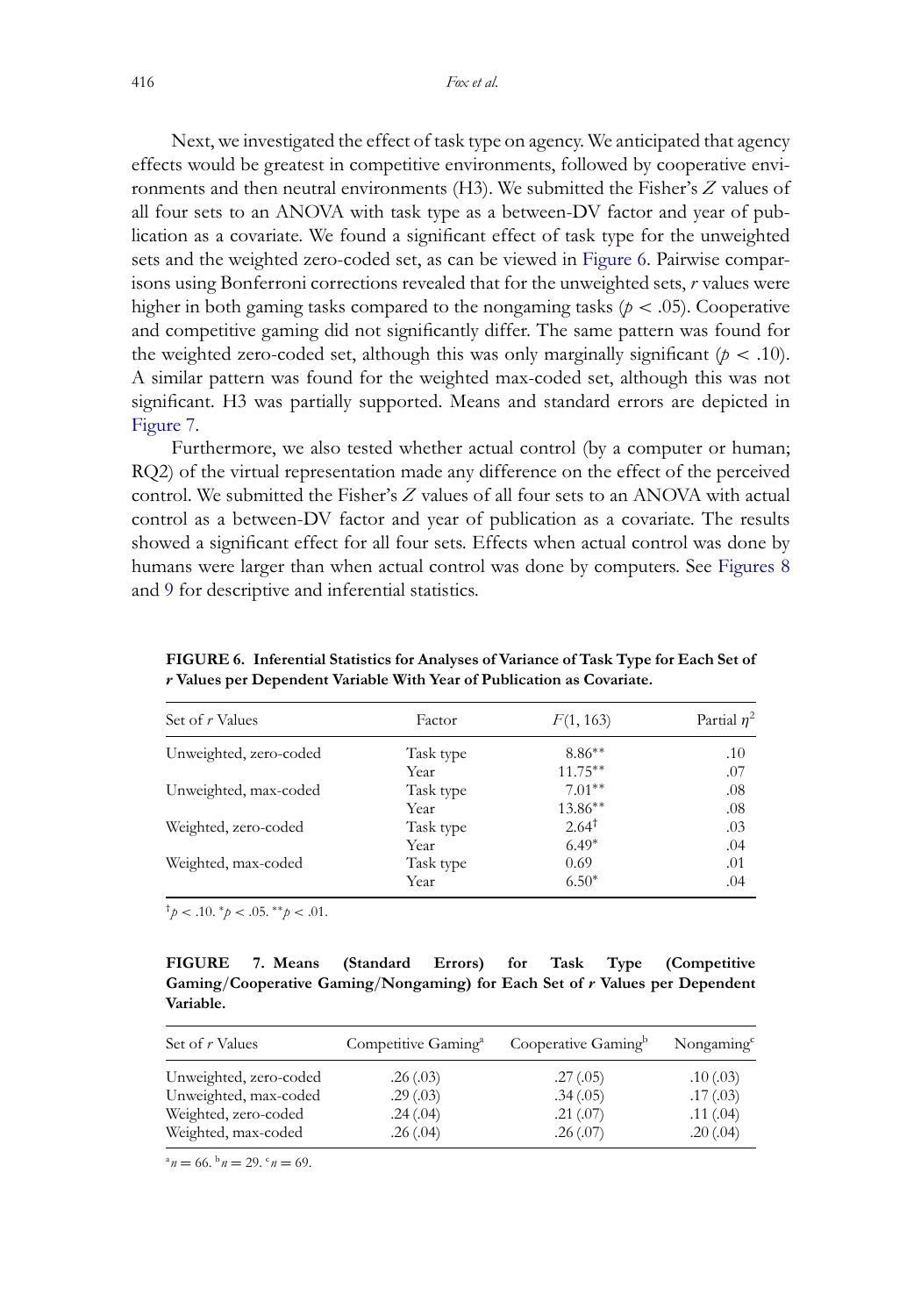| Set of r Values        | Factor         | F(1, 163)  | Partial $\eta^2$ |
|------------------------|----------------|------------|------------------|
| Unweighted, zero-coded | Actual control | $10.41**$  | .06              |
|                        | Year           | $5.10*$    | .03              |
| Unweighted, max-coded  | Actual control | $10.25***$ | .06              |
|                        | Year           | $5.13*$    | .03              |
| Weighted, zero-coded   | Actual control | $7.30**$   | .04              |
|                        | Year           | $5.27*$    | .03              |
| Weighted, max-coded    | Actual control | $4.87*$    | .03              |
|                        | Year           | $5.85*$    | .03              |

<span id="page-17-0"></span>**FIGURE 8. Inferential Statistics for Analyses of Variance of Actual Control for Each Set of** *r* **Values per Dependent Variable With Year of Publication as Covariate.**

<sup>∗</sup>*p* < .05. ∗∗*p* < .01.

**FIGURE 9. Means (Standard Errors) for Actual Control (Human**/ **Computer) for Each Set of** *r* **Values per Dependent Variable.**

<span id="page-17-1"></span>

| Set of <i>r</i> Values                                                                         | Human <sup>a</sup>                           | Agent <sup>b</sup>                           |
|------------------------------------------------------------------------------------------------|----------------------------------------------|----------------------------------------------|
| Unweighted, zero-coded<br>Unweighted, max-coded<br>Weighted, zero-coded<br>Weighted, max-coded | .33(.04)<br>.37(.04)<br>.30(.05)<br>.33(.05) | .18(.02)<br>.24(.02)<br>.15(.03)<br>.21(.03) |

 $a^a n = 44$ .  $b^n n = 127$ .

Finally, we investigated the *n-r* correlation as a measure of publication bias. We correlated the sample size of each study with the average *r* of both the zero-coded and max-coded set of that study. Results indicated significant negative correlations between *n* and *r* in the zero-coded set ( $r = -0.37$ ,  $p < 0.05$ ) as well as the max coded set  $(r = -0.42, p < 0.05)$ . These findings indicate it is likely that some studies were not uncovered in our analysis.

#### **8. DISCUSSION**

#### **8.1. Summary of Findings**

Results of our meta-analysis largely supported our hypotheses regarding the effects of agency on social influence. Most important, results supported H1 that avatars are more influential than agents in social interactions. Several moderators were involved in this relationship. In testing H2 and RQ1, we found the interaction between using a desktop system to present virtual representations and measuring the influence with objective measures (vs. subjective measures) was the most effective in detecting differences in how avatars and agents influence people. Thus, H2 was supported with objective, but not subjective, measures. The effect of agency is amplified within competitive and cooperative rather than neutral tasks, partially supporting H3. Finally, addressing RQ2, actual control moderated the effect of agency: Social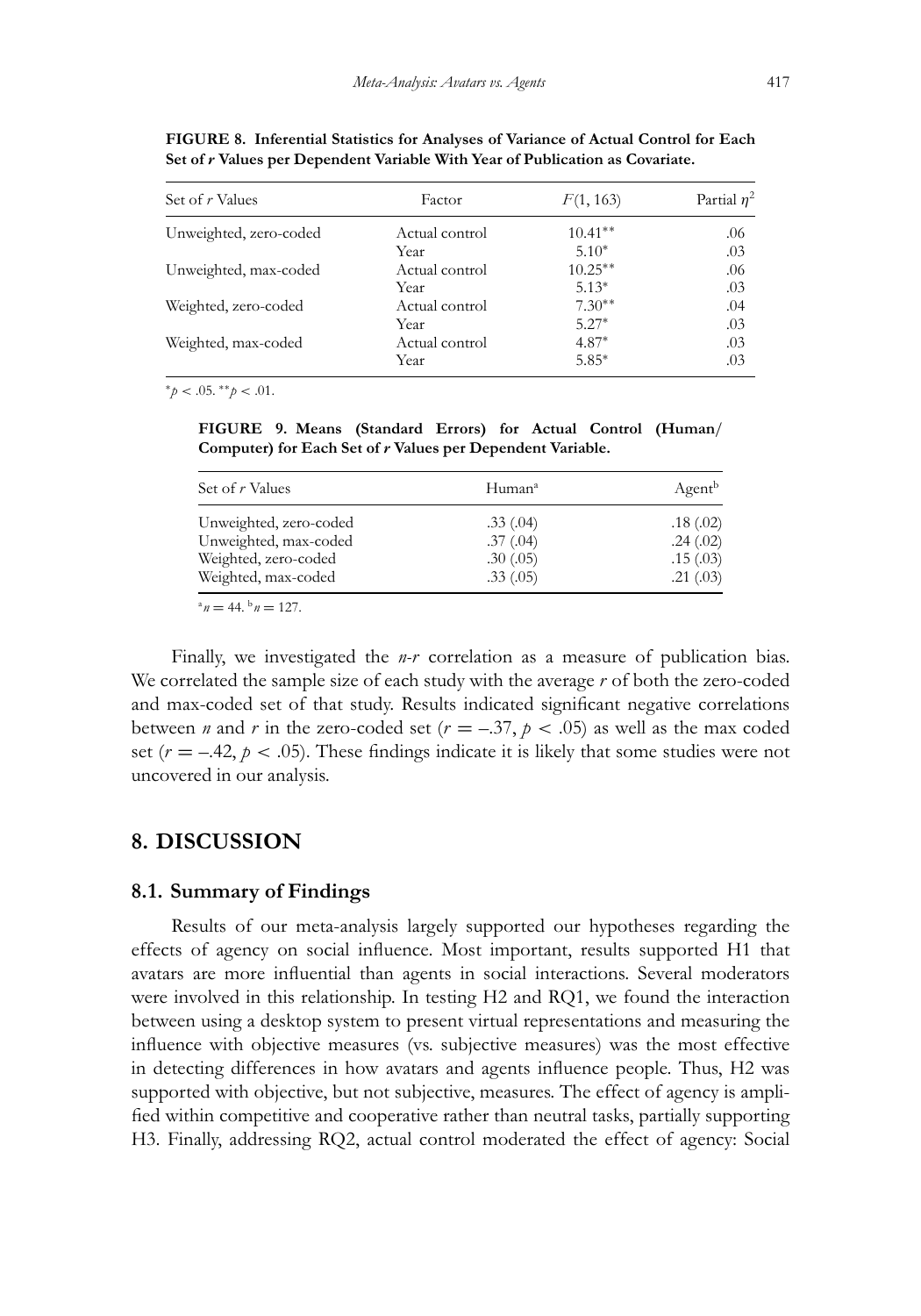influence between avatars and agents was greater when the virtual representation was controlled by a human rather than a computer.

#### **8.2. Theoretical Implications**

One of the most central findings from this meta-analysis supports Blascovich's [\(2002\)](#page-22-0) model: When people perceived their virtual interactants to be humancontrolled avatars, social influence was significantly stronger than when they thought they were interacting with computer-controlled agents. Users appear to make distinct attributions (Heider, [1958\)](#page-24-4) in terms of whether a virtual entity is controlled by a human or a computer. Despite the acceleration of technological advancement, there is still nothing quite like the (perceived) human touch. This finding also implies that much of the classical research on social influence may carry over into virtual worlds as long as the user perceives the controller of the virtual representation to be human. Our findings also suggest, however, that this social influence and its measurement are conditioned by several moderating variables.

The meta-analysis revealed that in immersive environments, objective measures revealed greater differences for agency than subjective measures. Due to their realism, immersive environments may evoke different reactions in the body than the mind. Going forward, researchers should identify different ways to probe cognitive processing of agency (e.g., through fMRI; Assaf et al., [2009\)](#page-22-11). Alternatively, it is possible that users perceive and make attributions regarding avatars and agents differently when behaving naturally in the moment than they do when asked to reflect upon the interaction later, which may explain some variation (Heider, [1958;](#page-24-4) Takayama, [2012\)](#page-26-12).

Another moderator was task type. Our analysis revealed that in the unweighted half of our data sets, experiments conducted using competitive or cooperative tasks obtained higher agency effects compared to those with neutral, nongaming ones. It is interesting that competition and cooperation did not differ; perhaps the inclusion of a social goal made agency more important than in a neutral task. Goals may heighten the experience of self-relevance, which may magnify agency effects on social influence (Blascovich et al., [2002\)](#page-23-0).

#### **8.3. Implications for HCI Research and Design**

The findings of this study provide insight for the design of both research studies and applied interfaces. Our results imply that the first goal for a researcher or designer seeking to persuade an audience via a virtual representation may be to convince them that they are interacting with a real person rather than an algorithm. We also recommend straightforward instructions or cues regarding the agency of virtual representations. By leaving the identity of a virtual representation undefined, results may vary significantly based on whether individual participants perceive the representation to be human controlled or computer controlled.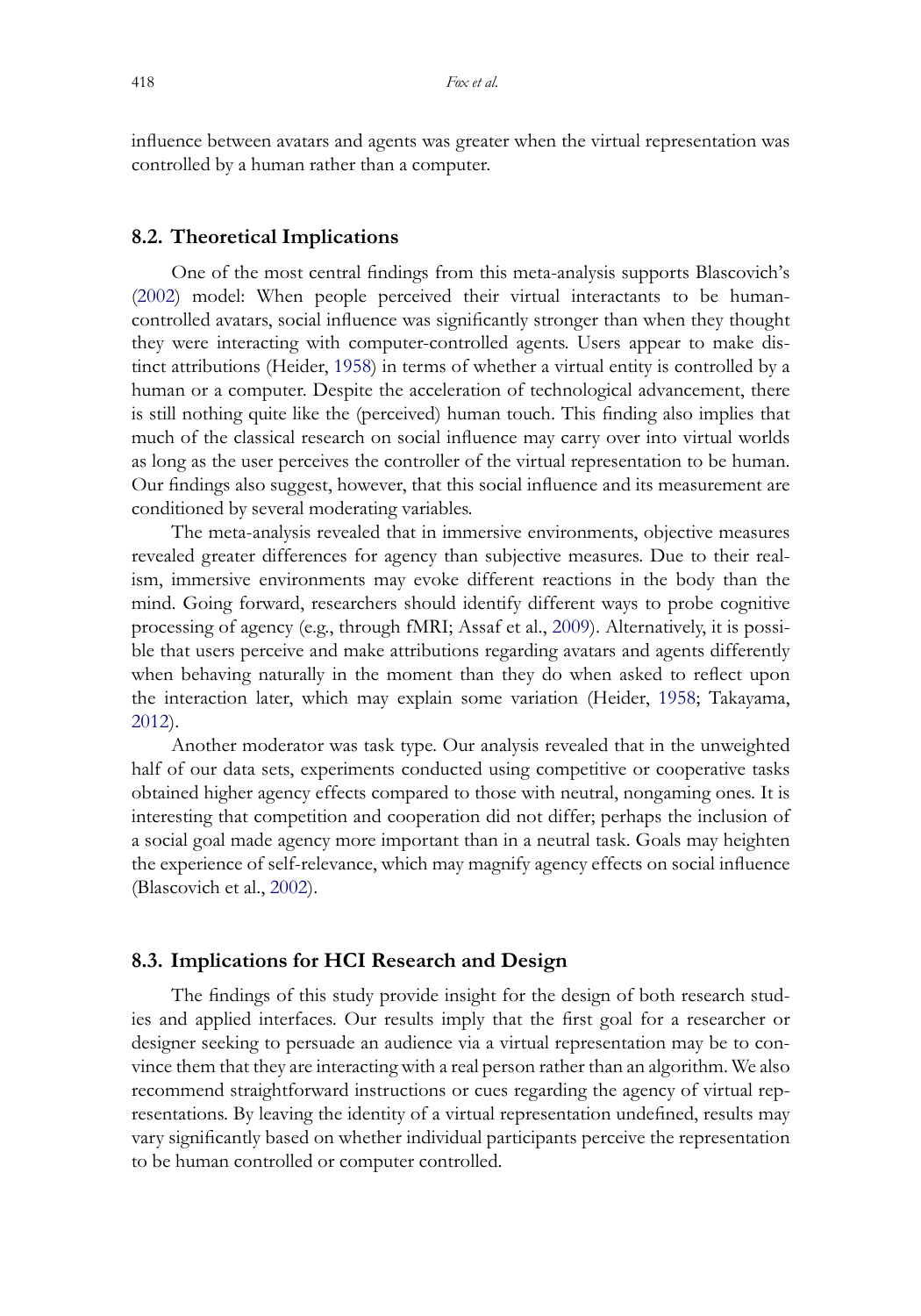The actual control of representations is also important for researchers and designers to consider. Our analysis revealed that differences in agency perceptions are magnified in situations where humans controlled the stimulus in both conditions as opposed to when a computer controlled both. This suggests researchers and designers need to be mindful of differences inherent in computer-controlled versus human-controlled stimuli.

We also identified differences in agency based on whether studies employed subjective or objective measures. In this light, we encourage researchers and interface testers to adopt multiple methods as commonly used subjective measures (e.g., selfreport survey items) may not capture the entire spectrum of attitudinal or behavioral changes resulting from treatments.

The findings also provide suggestions for applied interface design. Although humans often anthropomorphize representations (Kiesler, Powers, Fussell, & Torrey, [2008\)](#page-24-11), our findings indicate that the perception of human control in these interactions—not just human-like appearance—may be crucial for compliance. Thus, designs may focus on humanizing virtual agents in persuasive contexts to maximize the potential for influence. Current findings would be particularly applicable in persuasive contexts that directly lead to our well-being, such as healthcare. For example, HCI scholars have recently explored the possibility of using agents in the diagnosis of depression (Gratch et al., [2013\)](#page-23-11). Our findings suggest that for providing further healthcare solutions following diagnosis, avatars would be more effective than agents as patients are more likely to comply with advice given by avatars.

In addition, in computer-mediated situations wherein a human is interacting through a virtual representation, designers may need to reinforce human agency by enabling natural speech (D'Mello et al., [2010\)](#page-23-5), nonverbal behaviors (Bente et al., [2008\)](#page-22-5), emotions (Gratch et al., [2002\)](#page-24-1), flexibility (Fan, McNeese, & Yen, [2010\)](#page-23-12), context consideration (Bellotti & Edwards, [2001\)](#page-22-4), and other markers of humanness. Indeed, with ever-evolving artificial intelligence technology, our conscious and subconscious Turing tests may become more or less sophisticated. For designers, it becomes increasingly necessary to identify which communicative and design features are processed and categorized as human and which are processed and categorized as computerized. With the growth in use of virtual agents as communicators, users may become skeptical that they are, indeed, interacting with a human. Designers must enable humanness by avoiding highly scripted behaviors, personalizing and tailoring details of the interaction, and even affording disfluencies such as interruptions (McFarlane & Latorella, [2002\)](#page-24-12).

Another promising goal would be to investigate how an optimal hybrid can be constructed for different contexts (Fan et al., [2010\)](#page-23-12). For instance, Chase, Chin, Oppezzo, and Schwartz [\(2009\)](#page-23-13) discussed using a hybrid virtual representative that blends the properties of avatars and agents to serve as a teaching agent. If avatars can exert greater social influence on individuals compared to agents as confirmed by our current study, and agents offer greater controllability and are cheaper to operate and manage, hybrids may be able implement the best of both worlds.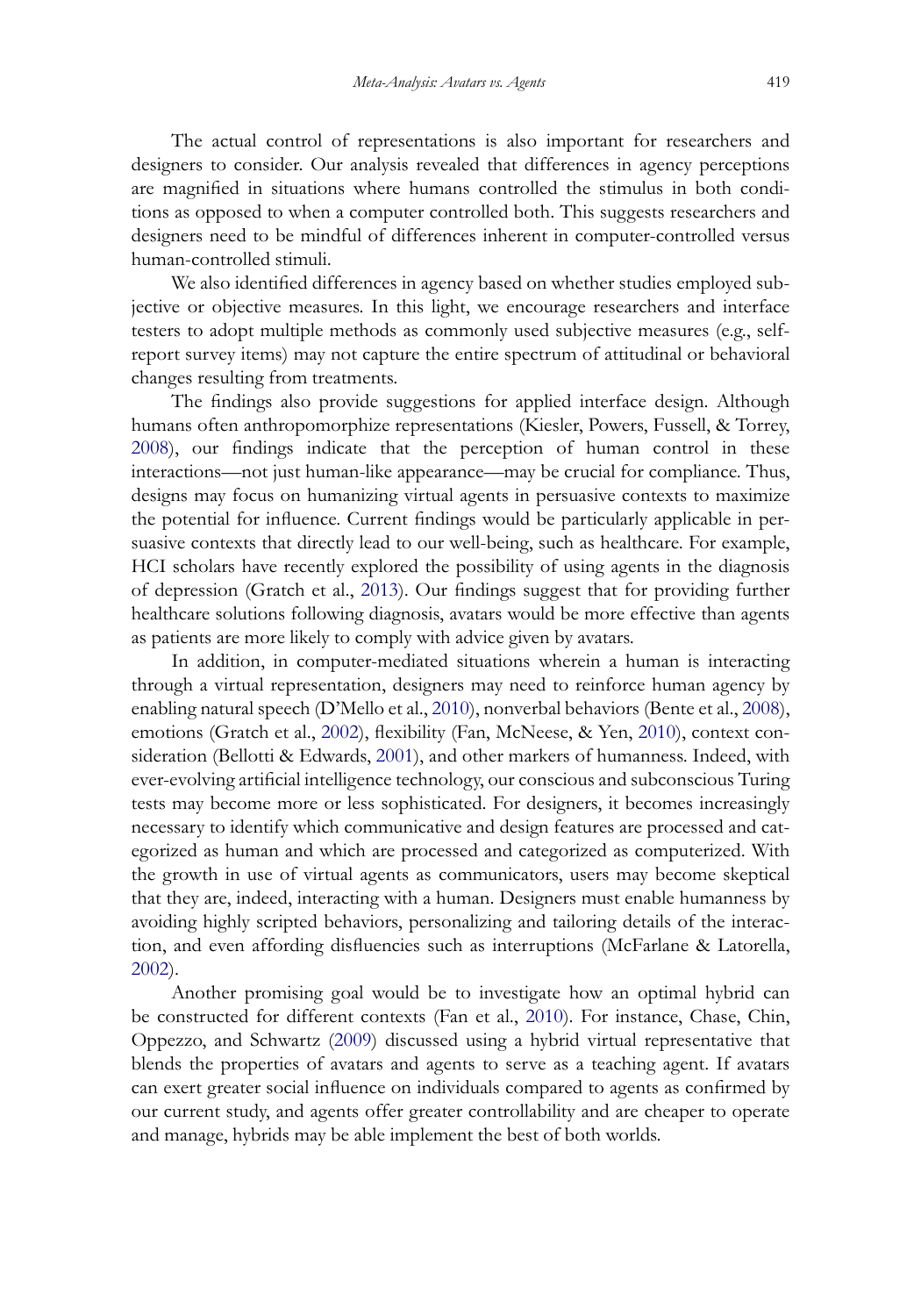#### **8.4. Limitations and Future Directions**

Because the method of meta-analysis relies on the original researchers' execution and reporting of the study, we were limited in the number of moderators we could examine. For example, too few studies collected data on variables such as perceived anthropomorphism or behavioral realism of the representations for us to conduct meaningful analysis. To hone the social influence model's explanatory power, it is essential to parse out other mediators and moderators of agency effects. How users process and make attributions when interacting with human versus computer controllers would lend great insight to the model. The role of behavioral realism (including physical realism) is another key component meriting future investigation, particularly given the model's anticipated effects have a steady slope and do not account for the uncanny valley phenomenon (Mori, [1970\)](#page-25-3). Another possibility suggested by Blascovich et al. [\(2002\)](#page-23-0) is that self-relevance of the realm of influence may moderate the effect. For example, the model anticipates greater effects of agency if users were interacting with a virtual representation about personal health issues than a health issue they feel is irrelevant to them. Going forward, researchers should examine these processes and variables to clarify the model.

In addition, the majority of authors did not report system features that may provide useful details for designers, and thus we were unable to examine these features in our analyses. A variety of features of virtual environments (e.g., screen size, quality of graphics, rendering rate, field of view) have been found to affect user experience (Bracken & Skalski, [2010\)](#page-23-14), which may affect social influence processes. Future research should manipulate specific features of environments to determine how they may influence or interact with perceptions of agency.

Also, this meta-analysis categorized measurement methods into objective or subjective measures, but there are other approaches to distinguishing measurement methods. For instance, rather than categorizing these measures as subjective or objective, future analyses could examine implicit versus explicit response variables. Another distinction that may be of interest is automatic (i.e., responses that participants cannot control, such as reflexes) as opposed to deliberate (i.e., those that participants can think about, such as self-reports) responses. These classifications may lend greater insight as to how people consciously and subconsciously process and evaluate interactions with agents and avatars.

Methodologically, the results of meta-analyses are seldom unqualified (Rosenthal & DiMatteo, [2001\)](#page-25-11). This study cannot avoid the general criticisms of meta-analyses, such as the aggregation of different methods and research designs. For instance, many desktop-based studies included in this analysis used physiological measures, whereas none of the studies conducted in immersive environments used them, likely due to the complications of using both sets of equipment simultaneously. It may be that some particular detail of the desktop-physiological pairing (e.g., physiological measures are more accurate when participants are stationary) led to a more sensitive measure of agency effects.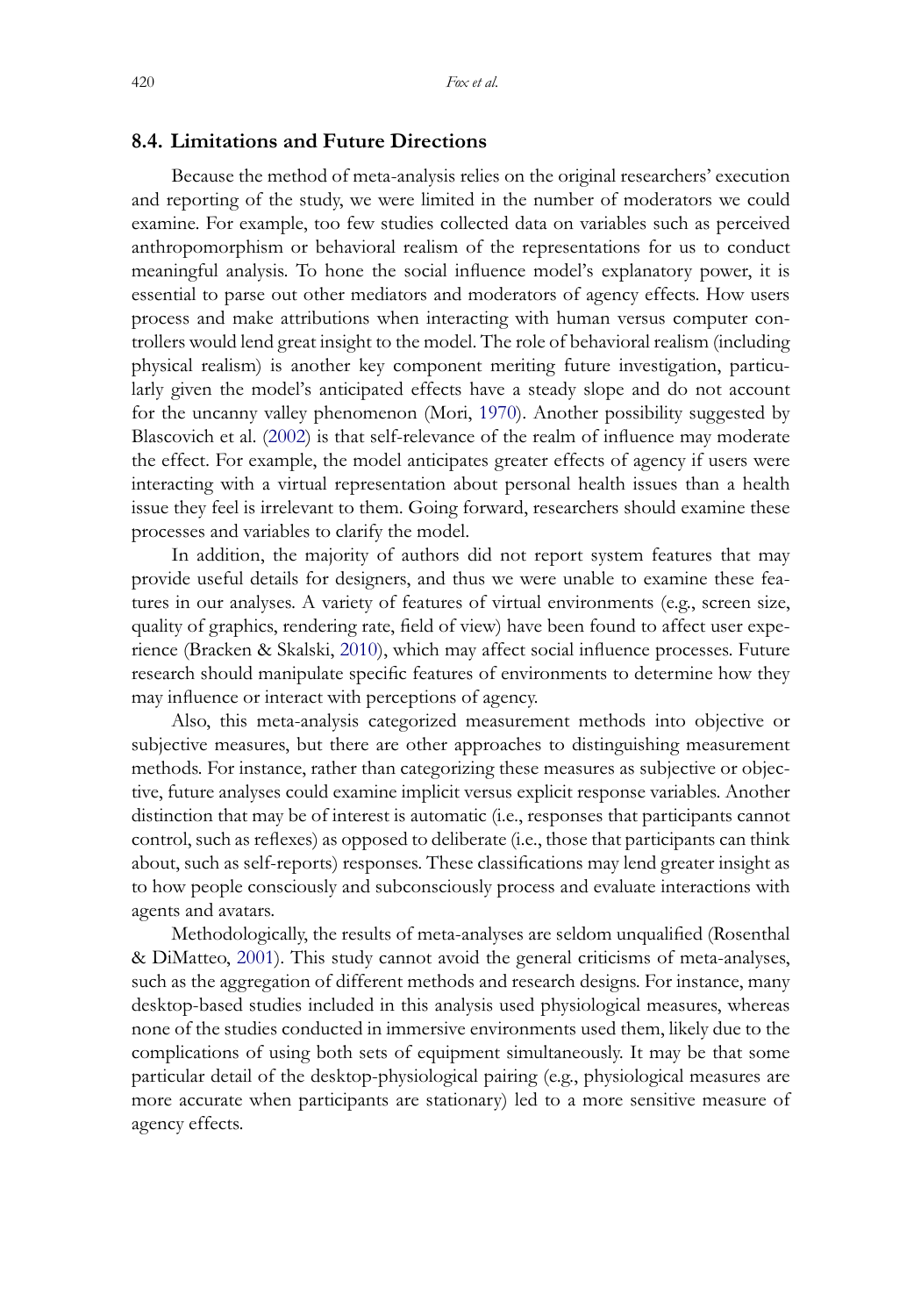Another limitation, which is also prevalent in the vast majority of meta-analyses as noted by Levine et al. [\(2009\)](#page-24-8), is the negative correlation between the number of participants and the *r* values, which may indicate a bias of reporting and publishing only significant results. It is worth noting, however, that this meta-analysis also met the conditions in which Levine et al. suggested that negative medium or large correlations would most likely be identified. Namely, this study included fewer than 100 studies and included experimental studies with smaller sample sizes, thus strongly influencing the sample size number in the calculation. Although we gave our best effort at being exhaustive in our literature review and attempted to maximize our coverage of the literature by including unpublished studies we identified, it is probable that we did not completely overcome the "file drawer" problem faced by this method.

#### **9. CONCLUSION**

This study revealed that agency is an important factor to consider when examining social influence in mediated interactions. Although we focused on virtual representations, our results may apply to how individuals make attributions of and respond to different entities outside of virtual environments as well. Managing an individual's perceptions about the origin of a message may be essential to successful persuasion. A recipient may be unconvinced by a personalized letter if it appears to have computer rather than human origins. A customer who calls a help line may not be persuaded by a computer-generated response or even a real human's response if it sounds too scripted and computer-like. Our results imply that when influence is the desired outcome, it is important for people to perceive that they are interacting with another person.

In sum, the current findings shed light on the processes that occur when humans interact with different types of virtual representations. As both industry and academia continue to embrace and encourage the use of virtual environments, avatars and agents will continue to play more important roles as social interactants within the mediated world. Thus, researchers should acknowledge that the mere perception of humanity in a digital representation can be powerful enough to amplify social responses within virtual environments.

#### **NOTES**

*Acknowledgments.* We thank Dr. Cliff Nass for his insights and feedback on the conceptualization and execution of this project.

Funding. This work was partially supported by NSF grant 0966838 to Co-PI Jeremy Bailenson.

*HCI Editorial Record.* First received on June 27, 2012. Revisions received on May 31, 2013. Accepted by Susan Fussell. Final manuscript received on April 15, 2014. — *Editor*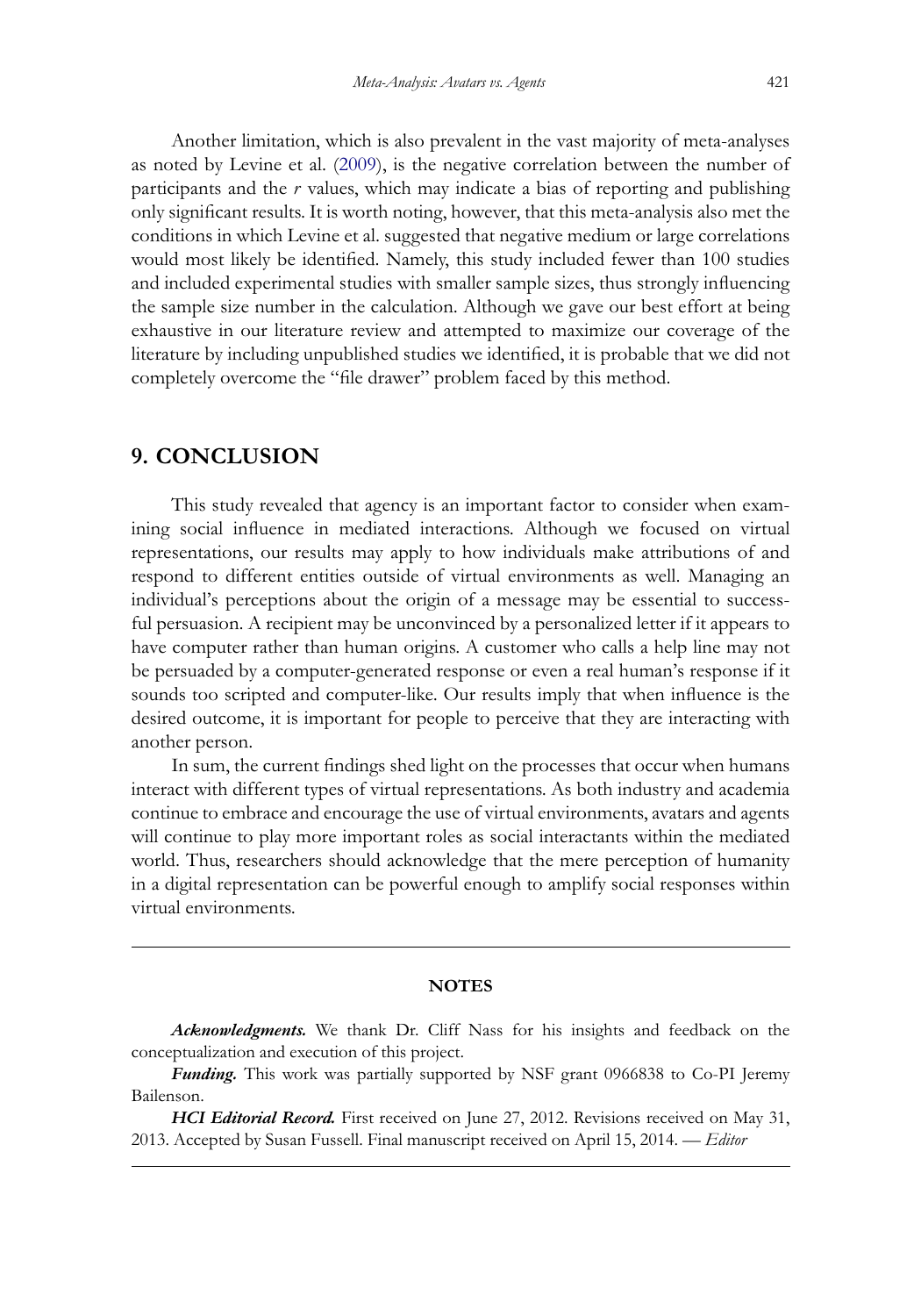#### **REFERENCES**

- <span id="page-22-6"></span>Ahn, S. J., & Bailenson, J. N. (2011). Self-endorsing versus other-endorsing in virtual environments: The effect on brand preference. *Journal of Advertising*, *40*, 93–106. doi[:10.2753/JOA0091-3367400207](http://dx.doi.org/10.2753/JOA0091-3367400207)
- Ahn, S. J., Fox, J., Dale, K. R., & Avant, J. A. (in press). Framing virtual experiences: Effects on environmental efficacy and behavior over time. *Communication Research*. Retrieved from <http://crx.sagepub.com/content/early/2014/05/27/0093650214534973>
- <span id="page-22-7"></span>Allport, G. (1985). The historical background of social psychology. In G. Lindzey & E. Aronson (Eds.), *Handbook of social psychology* (3rd ed., pp. 1–46). New York, NY: Random House.
- <span id="page-22-8"></span>Appel, J., von der Pütten, A., Krämer, N. C., & Gratch, J. (2012). Does humanity matter? Analyzing the importance of social cues and the perceived agency of a computer system for the emergence of social reactions during human–computer interaction. *Advances in Human–Computer Interaction*. Article ID 324694. doi[:10.1155/2012/324694](http://dx.doi.org/10.1155/2012/324694)
- <span id="page-22-12"></span>Arena, D. A., Schwartz, D. L., & Bailenson, J. N. (2009). Effects of social belief on spatial learning in virtual reality. *Proceedings of the Games, Learning, & Society Conference 5.0*. Madison, WI. doi[:10.1016/S0166-4328\(98\)00019-9](http://dx.doi.org/10.1016/S0166-4328(98)00019-9)
- <span id="page-22-11"></span>Assaf, M., Kahn, I., Pearlson, G. D., Johnson, M. R., Yeshurun, Y., Calhoun, V. D., & Hendler, T. (2009). Brain activity dissociates mentalization from motivation during an interpersonal competitive game. *Brain Imaging & Behavior*, *3*, 24–37. doi[:10.1007/s11682-008-9047-y](http://dx.doi.org/10.1007/s11682-008-9047-y)
- Bailenson, J. N., Aharoni, E., Beall, A. C., Guadagno, R. E., Dimov, A., & Blascovich, J. (2004). Comparing behavioral and self-report measures of embodied agents' social presence in immersive virtual environments. *Proceedings of the 7th Annual International Workshop on PRESENCE*. Valencia, Spain. doi[:10.1027/1864-1105.21.3.95](http://dx.doi.org/10.1027/1864-1105.21.3.95)
- <span id="page-22-9"></span>Bailenson, J. N., Blascovich, J., Beall, A. C., & Loomis, J. M. (2003). Interpersonal distance in immersive virtual environments. *Personality & Social Psychology Bulletin*, *29*, 819–833. doi[:10.1177/0146167203029007002](http://dx.doi.org/10.1177/0146167203029007002)
- <span id="page-22-10"></span>Bailenson, J. N., Patel, K., Nielsen, A., Bajcsy, R., Jung, S., & Kurillo, G. (2008). The effect of interactivity on learning physical actions in virtual reality. *Media Psychology*, *11*, 354–376. doi[:10.1177/0146167203029007002](http://dx.doi.org/10.1177/0146167203029007002)
- <span id="page-22-4"></span>Bellotti, V., & Edwards, K. (2001). Intelligibility and accountability: Human considerations in context-aware systems. *Human–Computer Interaction*, *16*, 193–212. doi[:10.1207/S15327051HCI16234\\_05](http://dx.doi.org/10.1207/S15327051HCI16234_05)
- <span id="page-22-3"></span>Benford, S., Bowers, J., Fahlén, L. E., Greenhalgh, C., & Snowdon, D. (1997). Embodiments, avatars, clones, and agents for multi-user, multi-sensory virtual worlds. *Multimedia Systems*, *5*, 93–104. doi[:10.1007/s005300050045](http://dx.doi.org/10.1007/s005300050045)
- <span id="page-22-5"></span>Bente, G., Rüggenberg, S., Krämer, N. C., & Eschenburg, F. (2008). Avatar-mediated networking: Increasing social presence and interpersonal trust in net-based collaborations. *Human Communication Research*, *34*, 287–318. doi[:10.1002/ab.20279](http://dx.doi.org/10.1002/ab.20279)
- <span id="page-22-2"></span>Bickmore, T., & Cassell, J. (2005). Social dialogue with embodied conversational agents. In J. C. J. Kuppevelt, L. Dybkjaer, & N. O. Bernson (Eds.), *Advances in natural multimodal dialogue systems* (pp. 1–32). New York, NY: Springer.
- <span id="page-22-0"></span>Blascovich, J. (2002). Social influence within immersive virtual environments. In R. Schroeder (Ed.), *The social life of avatars: Presence and interaction in shared virtual environments* (pp. 127–145). London, UK: Springer-Verlag. doi[:10.1162/105474603322761270](http://dx.doi.org/10.1162/105474603322761270)
- <span id="page-22-1"></span>Blascovich, J., & Bailenson, J. N. (2011). *Infinite reality: Avatars, eternal life, new worlds, and the dawn of the virtual revolution*. New York, NY: HarperCollins.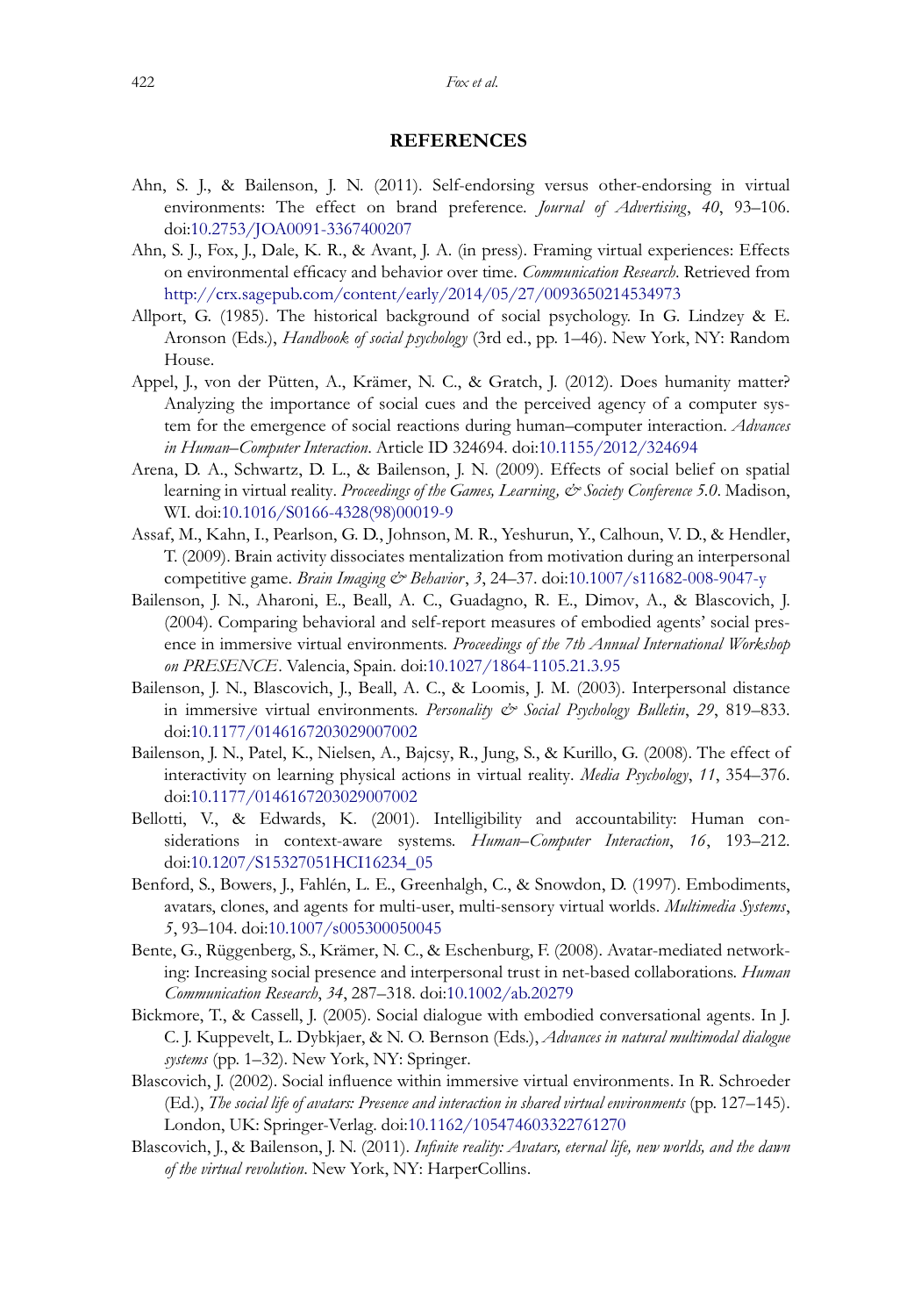- <span id="page-23-0"></span>Blascovich, J., Loomis, J., Beall, A. C., Swinth, K. R., Hoyt, C. L., & Bailenson, J. N. (2002). Immersive virtual environment technology as a methodological tool for social psychology. *Psychological Inquiry*, *13*, 103–124. doi[:10.1207/S15327965PLI1302\\_01](http://dx.doi.org/10.1207/S15327965PLI1302_01)
- <span id="page-23-14"></span>Bracken, C. C., & Skalski, P. D. (2010). *Immersed in media: Telepresence in everyday life*. New York, NY: Routledge.
- <span id="page-23-1"></span>Cassell, J., Sullivan, J., Prevost, S., & Churchill, E. F. (Eds.). (2000). *Embodied conversational agents*. New York, NY: Cambridge University Press.
- <span id="page-23-13"></span>Chase, C. C., Chin, D. B., Oppezzo, M. A., & Schwartz, D. L. (2009). Teachable agents and the protégé effect: Increasing the efforts towards learning. *Journal of Science Education & Technology*, *18*, 334–352. doi[:10.1007/s10956-009-9180-4](http://dx.doi.org/10.1007/s10956-009-9180-4)
- <span id="page-23-8"></span>Cialdini, R. B. (2008). *Influence: Science and practice* (5th ed.) Boston, MA: Allyn & Bacon.
- <span id="page-23-5"></span>D'Mello, S. K., Graesser, A., & King, B. (2010). Toward spoken human–computer tutorial dialogues. *Human–Computer Interaction*, *25*, 289–323. doi[:10/1080/07370024.2010.499850](http://dx.doi.org/10/1080/07370024.2010.499850)
- <span id="page-23-9"></span>Eastin, M. S. (2006). Video game violence and the female game player: Self and opponent gender effects on presence and aggressive thoughts. *Human Communication Research*, *31*, 351–372. doi[:10.1007/s10956-009-9180-4](http://dx.doi.org/10.1007/s10956-009-9180-4)
- <span id="page-23-10"></span>Eastin, M. S., & Griffiths, R. P. (2006). Beyond the shooter game: Examining presence and hostile outcomes among male game players. *Communication Research*, *33*, 448–466. doi[:10.1111/j.1468-2958.2006.00279](http://dx.doi.org/10.1111/j.1468-2958.2006.00279)
- <span id="page-23-4"></span>Eastwick, P. W., & Gardner, W. L. (2009). Is it a game? Evidence for social influence in the virtual world. *Social Influence*, *4*, 18–32. doi[:10.1177/0093650206293249](http://dx.doi.org/10.1177/0093650206293249)
- <span id="page-23-12"></span>Fan, X., McNeese, M., & Yen, J. (2010). NDM-based cognitive agents for supporting decisionmaking teams. *Human–Computer Interaction*, *25*, 195–234. doi[:10.1080/07370020903586720](http://dx.doi.org/10.1080/07370020903586720)
- <span id="page-23-2"></span>Fox, J., Arena, D., & Bailenson, J. N. (2009). Virtual reality: A survival guide for the social scientist. *Journal of Media Psychology*, *21*, 95–113. doi[:10.1080/15534510802254087](http://dx.doi.org/10.1080/15534510802254087)
- <span id="page-23-3"></span>Fox, J., & Bailenson, J. N. (2009). Virtual self-modeling: The effects of vicarious reinforcement and identification on exercise behaviors. *Media Psychology*, *12*, 1–25. doi[:10.1027/1864-1105.21.3.95](http://dx.doi.org/10.1027/1864-1105.21.3.95)
- <span id="page-23-6"></span>Fox, J., Bailenson, J. N., & Tricase, L. (2013). The embodiment of sexualized virtual selves: The Proteus effect and experiences of self-objectification via avatars. *Computers in Human Behavior*, *29*, 930–938. doi[:10.1016/j.chb.2012.12.027](http://dx.doi.org/10.1016/j.chb.2012.12.027)
- <span id="page-23-15"></span>Gajadhar, B. J., de Kort, Y. A. W., & Ijsselsteijn, W. A. (2008). Shared fun is doubled fun: Player enjoyment as a function of social setting. *Proceedings of the FnG 2008 International Conference on Fun and Games*. Berlin, Germany: Springer-Verlag.
- <span id="page-23-16"></span>Gajadhar, B. J., Nap, H. H., de Kort, Y. A. W., & Ijsselsteijn, W. A. (2010). Out of sight, out of mind: Co-player effects on seniors' player experience. *Proceedings of the FnG 2010 International Conference on Fun and Games*. New York, NY: ACM.
- Gerhard, M., Moore, D. J., & Hobbs, D. J. (2001, January). Continuous presence in collaborative virtual environments: Towards a hybrid avatar-agent model for user representation. In *Intelligent virtual agents* (pp. 137–155). Berlin, Germany: Springer.
- <span id="page-23-7"></span>Gong, L., & Nass, C. (2007). When a talking-face computer agent is half-human and halfhumanoid: Human identity and consistency preference. *Human Communication Research*, *33*, 163–193. doi[:10.1080/15213260801906489](http://dx.doi.org/10.1080/15213260801906489)
- <span id="page-23-11"></span>Gratch, J., Morency, P., Scherer, S., Stratou, G., Boberg, J., Koenig, S., Adamson, T., & Rizzo, A. (2013). User-state sensing for virtual health agents and telehealth applications. *Studies in Health Technology and Informatics*, *184*, 151–157. doi[:10.3233/978-1-61499-209-7-151](http://dx.doi.org/10.3233/978-1-61499-209-7-151)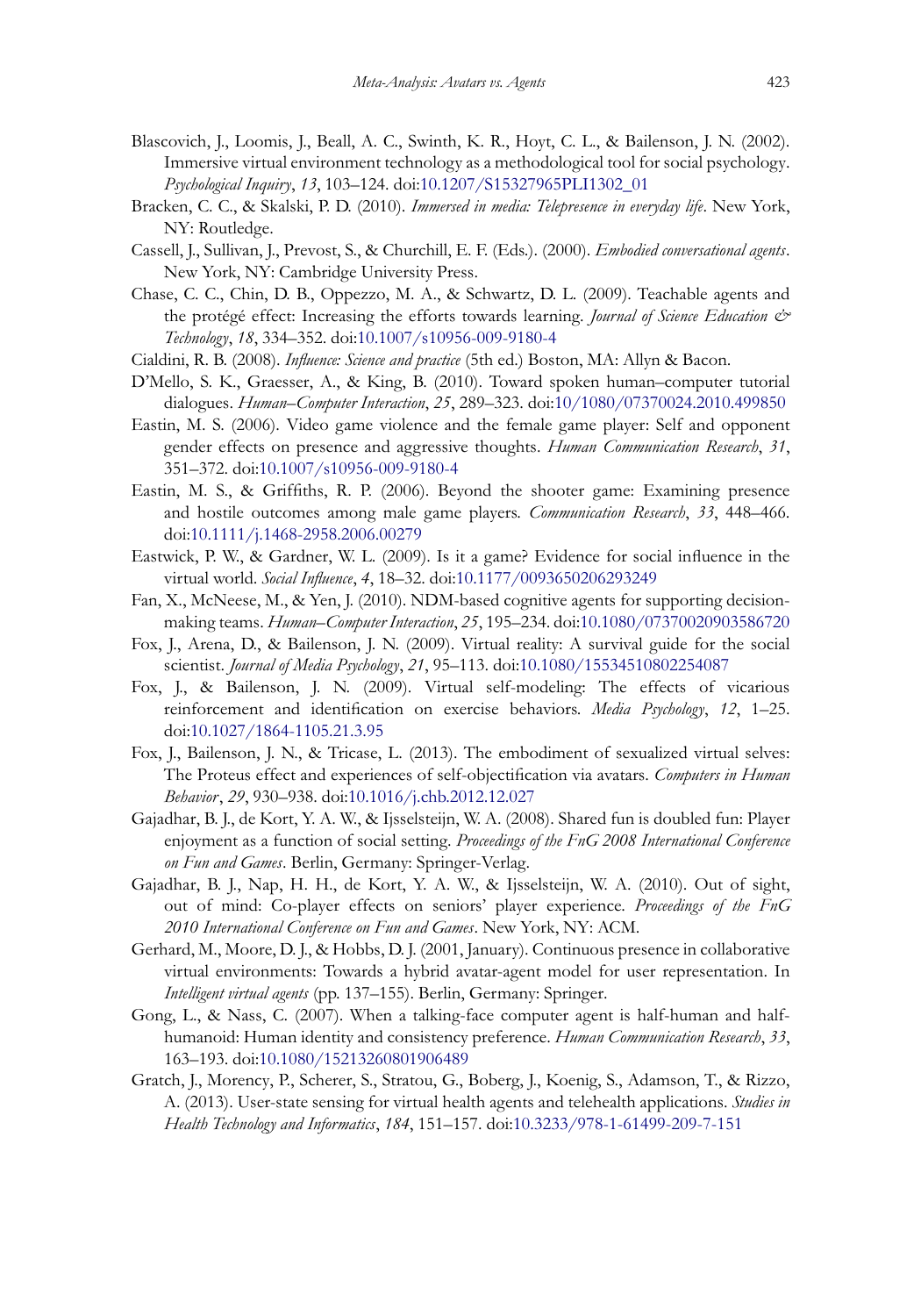- <span id="page-24-1"></span>Gratch, J., Rickel, J., André, E., Cassell, J., Petajan, E., & Badler, N. (2002). Creating interactive virtual humans: Some assembly required. *IEEE Intelligent Systems*, *17*(4), 54–63. doi[:10.1111/j.1468-2958.2007.00295.x](http://dx.doi.org/10.1111/j.1468-2958.2007.00295.x)
- <span id="page-24-13"></span>Guadagno, R. E., Blascovich, J., Bailenson, J. N., & McCall, C. (2007). Virtual humans and persuasion: The effects of agency and behavioral realism. *Media Psychology*, *10*, 1–22. doi[:10.1109/MIS.2002.1024753](http://dx.doi.org/10.1109/MIS.2002.1024753)
- <span id="page-24-14"></span>Guadagno, R. E., Swinth, K. R., & Blascovich, J. (2011). Social evaluations of embodied agents and avatars. *Computers in Human Behavior*, *27*, 2380–2385. doi[:10.1016/j.chb.2011.07.017](http://dx.doi.org/10.1016/j.chb.2011.07.017)
- <span id="page-24-4"></span>Heider, F. (1958). *The psychology of interpersonal relations*. New York, NY: Wiley.
- <span id="page-24-3"></span>Hoyt, C. L., Blascovich, J., & Swinth, K. R. (2003). Social inhibition in virtual environments. *PRESENCE: Teleoperators & Virtual Environments*, *12*, 183–195. doi[:10.1080/15213260701300865](http://dx.doi.org/10.1080/15213260701300865)
- <span id="page-24-10"></span>Hunter, J. E., Schmidt, F. L., & Jackson, G. B. (1982). *Meta-analysis: Cumulating research findings across studies*. Beverly Hills, CA: Sage. doi[:10.1162/105474603321640932](http://dx.doi.org/10.1162/105474603321640932)
- <span id="page-24-9"></span>Ivory, J. D., & Kalyanaraman, S. (2007). The effects of technological advancement and violent content in video games on players' feelings of presence, involvement, physiological arousal, and aggression. *Journal of Communication*, *57*, 532–555. doi[:10.1111/j.1460-2466.2007.00356.x](http://dx.doi.org/10.1111/j.1460-2466.2007.00356.x)
- <span id="page-24-5"></span>Kelman, H. C. (1961). Processes of opinion change. *Public Opinion Quarterly*, *25*, 57–78. doi[:10.2307/2746461](http://dx.doi.org/10.2307/2746461)
- <span id="page-24-11"></span>Kiesler, S., Powers, A., Fussell, S. R., & Torrey, C. (2008). Anthropomorphic interactions with a robot and robot–like agent. *Social Cognition*, *26*, 169–181. doi[:10.1521/soco.2008.26.2.169](http://dx.doi.org/10.1521/soco.2008.26.2.169)
- <span id="page-24-7"></span>Lee, E.-J. (2010). What triggers social responses to flattering computers? Experimental tests of anthropormorphism and mindlessness explanations. *Communication Research*, *37*, 191–214. doi[:10.1111/j.1460-2466.2008.00386.x](http://dx.doi.org/10.1111/j.1460-2466.2008.00386.x)
- <span id="page-24-2"></span>Lee, J.-E. R., Nass, C., Brave, S. B., Morishima, Y., Nakajima, H., & Yamada, R. (2007). The case for caring colearners: The effects of a computer-mediated colearner agent on trust and learning. *Journal of Communication*, *57*, 183–204. doi[:10.1177/0093650209356389](http://dx.doi.org/10.1177/0093650209356389)
- <span id="page-24-8"></span>Levine, T. R., Asada, K. J., & Carpenter, C. (2009). Sample sizes and effect sizes are negatively correlated in meta-analyses: Evidence and implications of a publication bias against nonsignificant findings. *Communication Monographs*, *76*, 286–302. doi[:10.1111/j.1468-2885.2004.tb00302.x](http://dx.doi.org/10.1111/j.1468-2885.2004.tb00302.x)
- <span id="page-24-0"></span>Lim, S., & Reeves, B. (2010). Computer agents versus avatars: Responses to interactive game characters controlled by a computer or other player. *International Journal of Human–Computer Studies*, *68*, 57–68. doi[:10.1080/03637750903074685](http://dx.doi.org/10.1080/03637750903074685)
- <span id="page-24-6"></span>Lombard, M., & Ditton, T. (1997). At the heart of it all: The concept of presence. *Journal of Computer-Mediated Communication, 3*(2). doi:10.1016/j.ijhcs.2009.09.008. Available from <http://jcmc.indiana.edu/vol3/issue2/lombard.html>
- <span id="page-24-15"></span>Mandryk, R. L., Inkpen, K. M., & Calvert, T. W. (2006). Using psychophysiological techniques to measure user experience with entertainment technologies. *Behaviour & Information Technology*, *25*, 141–158. doi[:10.1080/01449290500331156](http://dx.doi.org/10.1080/01449290500331156)
- <span id="page-24-12"></span>McFarlane, D. C., & Latorella, K. A. (2002). The scope and importance of human interruption in human–computer interaction design. *Human–Computer Interaction*, *17*, 1–61. doi[:10.1207/S15327051HCI1701\\_1](http://dx.doi.org/10.1207/S15327051HCI1701_1)
- <span id="page-24-16"></span>Merritt, T., & McGee, K. (2012). Protecting artificial team-mates: More seems like less. *Proceedings of the CHI 2012 Conference on Human Factors in Computer Systems*. New York, NY: ACM.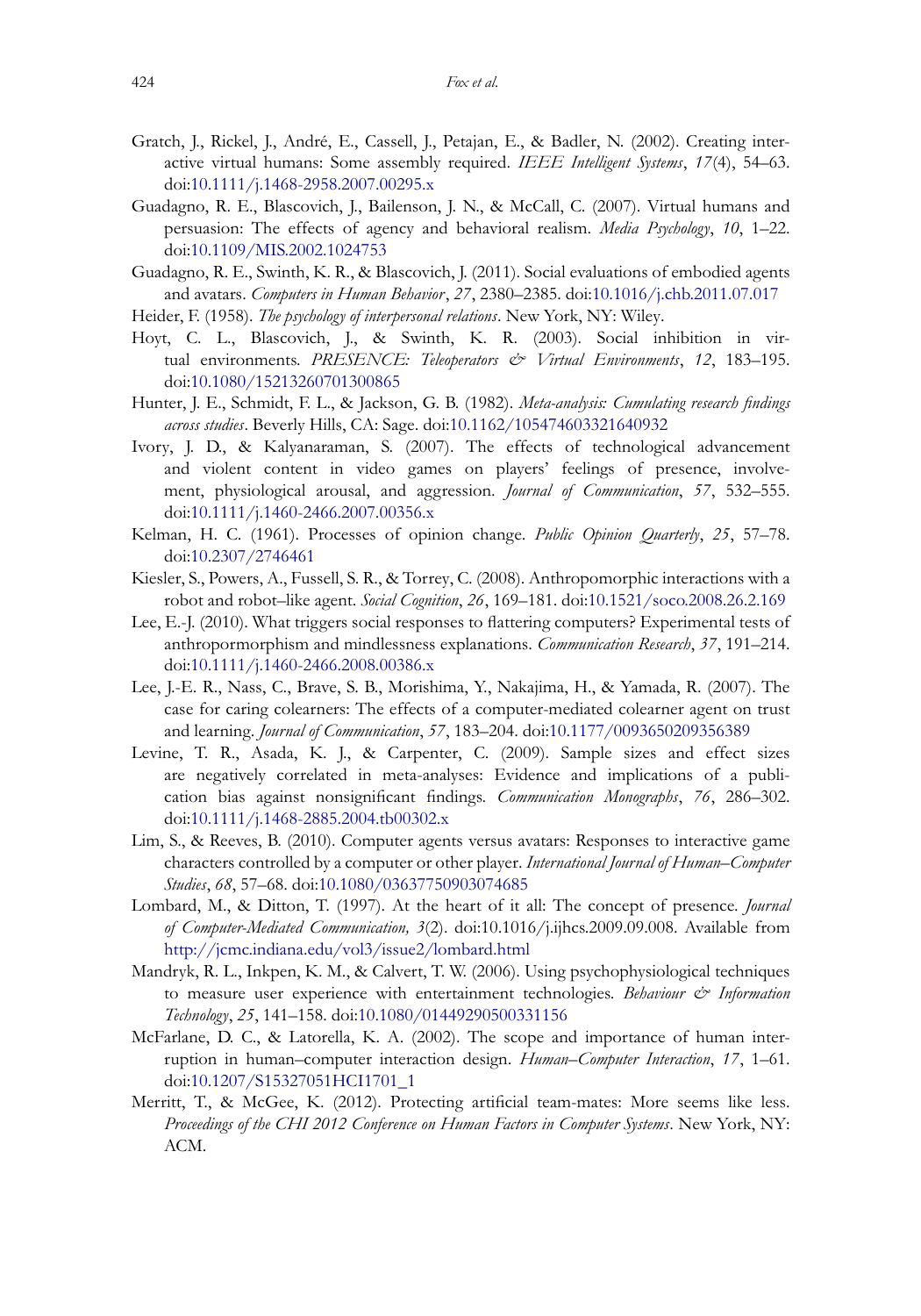- <span id="page-25-13"></span>Merritt, T., McGee, K., Chuah, T. L., & Ong, C. (2011). Choosing human team-mates: Perceived identity as a moderator of player preference and enjoyment. *Proceedings of the FDG 2011 International Conference on Foundations of Digital Games*. New York, NY: ACM.
- <span id="page-25-14"></span>Merritt, T., Ong, C., Chuah, T. L., & McGee, K. (2011, January). Did you notice? Artificial team-mates take risks for players. In *Intelligent virtual agents* (pp. 338–349). Berlin, Germany: Springer.
- <span id="page-25-3"></span>Mori, M. (1970). The uncanny valley. *Energy*, *7*(4), 33–35.
- <span id="page-25-0"></span>Morkes, J., Kernal, H. K., & Nass, C. (1999). Effects of humor in task-oriented human– computer interaction and computer-mediated communication: A direct test of SRCT theory. *Human–Computer Interaction*, *14*, 395–435. doi[:10.1207/S15327051hci1404\\_2](http://dx.doi.org/10.1207/S15327051hci1404_2)
- <span id="page-25-6"></span>Nass, C., Fogg, B. J., & Moon, Y. (1996). Can computers be teammates? *International Journal of Human–Computer Studies*, *45*, 669–678. doi[:10.1080/01449290500331156](http://dx.doi.org/10.1080/01449290500331156)
- <span id="page-25-4"></span>Nass, C., & Moon, Y. (2000). Machines and mindlessness: Social responses to computers. *Journal of Social Issues*, *56*, 81–103. doi[:10.1006/ijhc.1996.0073](http://dx.doi.org/10.1006/ijhc.1996.0073)
- <span id="page-25-7"></span>Nass, C., Moon, Y., & Green, N. (1997). Are computers gender-neutral? Gender stereotypic responses to computers. *Journal of Applied Social Psychology*, *27*, 864–876. doi[:10.1111/0022-4537.00153](http://dx.doi.org/10.1111/0022-4537.00153)
- <span id="page-25-15"></span>Nowak, K. (2004). The influence of anthropomorphism and agency on social judgment in virtual environments. *Journal of Computer-Mediated Communication, 9*(2). doi:10.1111/j.1468- 2958.1993.tb00311.x. Available from <http://jcmc.indiana.edu/vol9/issue2/nowak.html>
- <span id="page-25-2"></span>Nowak, K. L., & Biocca, F. (2003). The effect of the agency and anthropomorphism on users' sense of telepresence, copresence, and social presence in virtual environments. *PRESENCE: Teleoperators & Virtual Environments*, *12*, 481–494. doi[:10.1111/j.1083-6101.2004.tb00284.x](http://dx.doi.org/10.1111/j.1083-6101.2004.tb00284.x)
- <span id="page-25-1"></span>Okita, S. Y., Bailenson, J. N., & Schwartz, D. L. (2008). The mere belief in social interaction improves learning. *Proceedings of the ICSL 2008 International Conference on International Conference for the Learning Sciences*. Mahwah, NJ: Erlbaum.
- <span id="page-25-16"></span>Ong, C., McGee, K., & Chuah, T. L. (2012). Closing the human–AI team-mate gap: how changes to displayed information impact player behavior towards computer teammates. *Proceedings of the CHI 2012 Australian Computer–Human Interaction Conference*. New York, NY: ACM.
- <span id="page-25-8"></span>Persky, S., & Blascovich, J. (2007). Immersive virtual environments versus traditional platforms: Effects of violent and nonviolent video game playing. *Media Psychology*, *10*, 135–156. doi[:10.1080/15213260701301236](http://dx.doi.org/10.1080/15213260701301236)
- <span id="page-25-10"></span>Preiss, R. W., & Allen, M. (1995). Understanding and using meta-analysis. *Evaluation & the Health Professions*, *18*, 315–335. doi[:10.1080/15213260701301236](http://dx.doi.org/10.1080/15213260701301236)
- <span id="page-25-9"></span>Ravaja, N. (2009). The psychophysiology of digital gaming: The effect of a non co-located opponent. *Media Psychology*, *12*, 268–294. doi[:10.1177/016327879501800306](http://dx.doi.org/10.1177/016327879501800306)
- <span id="page-25-17"></span>Ravaja, N., Saari, T., Turpeinen, M., Laarni, J., Salminen, M., & Kivikangas, M. (2006). Spatial presence and emotions during video game playing: Does it matter with whom you play? *PRESENCE: Teleoperators & Virtual Environments*, 15, 381-392. doi[:10.1080/15213260903052240](http://dx.doi.org/10.1080/15213260903052240)
- <span id="page-25-5"></span>Reeves, B., & Nass, C. (1996). *The media equation: How people treat computers, television, and new media like real people and places*. New York, NY: Cambridge.
- <span id="page-25-12"></span>Rosenthal, R. (1991). Meta-analysis: A review. *Psychosomatic Medicine*, *53*, 247–271.
- <span id="page-25-11"></span>Rosenthal, R., & DiMatteo, M. R. (2001). Meta-analysis: Recent developments in quantitative methods for literature reviews. *Annual Review of Psychology*, *52*, 59–82. doi[:10.1146/annurev.psych.52.1.59](http://dx.doi.org/10.1146/annurev.psych.52.1.59)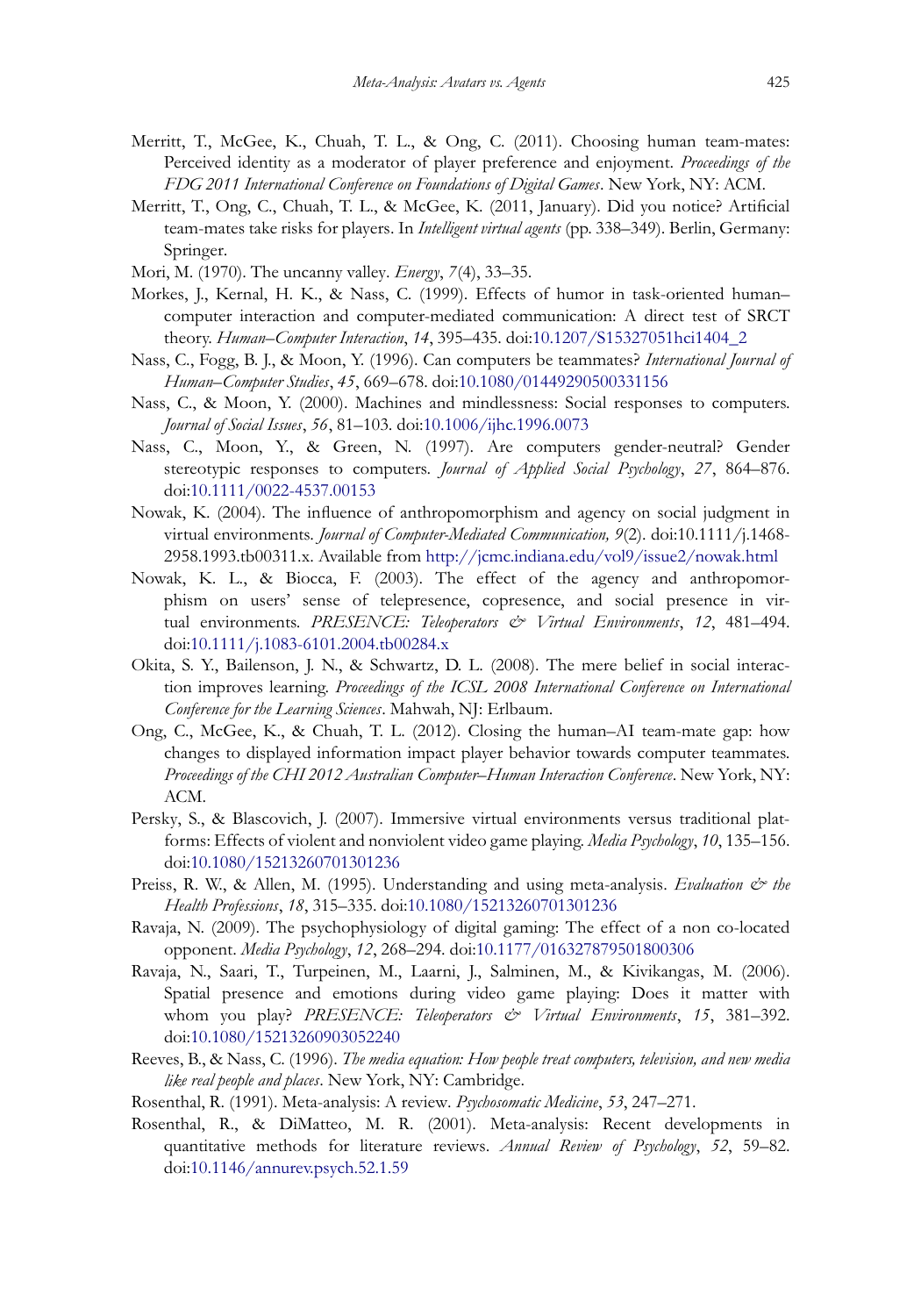- <span id="page-26-1"></span>Segovia, K. Y. & Bailenson, J. N. (2009). Virtually true: Children's acquisition of false memories in virtual reality. *Media Psychology*, *12*, 371–393. doi[:10.1080/15213260903287267](http://dx.doi.org/10.1080/15213260903287267)
- Segovia, K. Y., & Bailenson, J. N. *Virtual first impressions and their persistence in the physical world* . Unpublished manuscript.
- <span id="page-26-11"></span>Sherry, J. L. (2001). The effects of violent video games on aggression: A meta-analysis. *Human Communication Research*, *27*, 409–431. doi[:10.1111/j.1468-2958.2001.tb00787.x](http://dx.doi.org/10.1111/j.1468-2958.2001.tb00787.x)
- <span id="page-26-0"></span>Skalski, P., & Tamborini, R. (2007). The role of social presence in interactive agent-based persuasion. *Media Psychology*, *10*, 385–413. doi[:10.1080/15213260701533102](http://dx.doi.org/10.1080/15213260701533102)
- <span id="page-26-8"></span>Slater, M. (2004). How colorful was your day? Why questionnaires cannot assess presence in virtual environments. *PRESENCE: Teleoperators & Virtual Environments*, *13*, 484–493. doi[:10.1162/1054746041944849](http://dx.doi.org/10.1162/1054746041944849)
- <span id="page-26-14"></span>Staiano, A. E., & Calvert, S. L. (2011). Wii tennis play for low-income African American adolescents' energy expenditure. *Cyberpsychology: Journal of Psychosocial Research on Cyberspace*, *1*.
- <span id="page-26-13"></span>Swinth, K. R., & Blascovich, J. (2001, June). *Conformity to group norms in an immersive virtual environment*. Paper presented at the annual meeting of the American Psychological Society, Toronto, Ontario, Canada.
- <span id="page-26-4"></span>Tajfel, H., & Turner, J. (1979). An integrative theory of intergroup conflict. In W. Austin & S. Worchel (Eds.), *The social psychology of intergroup relations* (pp. 33–47). Monterey, CA: Brooks/Cole.
- <span id="page-26-12"></span>Takayama, L. (2012). Perspectives on agency: Interacting with and through personal robots. In M. Zacarias & J. V. Oliveira (Eds.), *Human–computer interaction: The agency perspective* (pp. 111–132). Berlin, Germany: Springer-Verlag.
- <span id="page-26-2"></span>Tinwell, A., Grimshaw, M., & Abdel-Nabi, D. (2011). Effect of emotion and articulation of speech on the uncanny valley in virtual characters. In *Affective computing & intelligent interaction* (pp. 557–566). Berlin, Germany: Springer.
- <span id="page-26-5"></span>von der Pütten, A. M., Krämer, N. C., Gratch, J., & Kang, S.-H. (2010). "It doesn't matter what you are!" Explaining social effects of agents and avatars. *Computers in Human Behavior*, *26*, 1641–1650. doi[:10.1016/j.chb.2010.06.012](http://dx.doi.org/10.1016/j.chb.2010.06.012)
- <span id="page-26-10"></span>Weibel, D., Wissmath, B., Habegger, S., Steiner, Y., & Groner, R. (2008). Playing online games against computer vs. human-controlled opponents. *Computers in Human Behavior*, *24*, 2274– 2291. doi[:10.1016/j.chb.2007.11.002](http://dx.doi.org/10.1016/j.chb.2007.11.002)
- <span id="page-26-6"></span>Williams, R. B., & Clippinger, C. A. (2002). Aggression, competition and computer games: Computer and human opponents. *Computers in Human Behavior*, *18*, 495–506. doi[:10.1016/S0747-5632\(02\)00009-2](http://dx.doi.org/10.1016/S0747-5632(02)00009-2)
- <span id="page-26-9"></span>Yee, N., Bailenson, J. N., & Rickertsen, K. (2007). A meta-analysis of the impact of the inclusion and realism of human-like faces on user experiences in interfaces. *Proceedings of the CHI 2007 Conference on Human Factors in Computer Systems*. New York, NY: ACM.
- <span id="page-26-7"></span>Zadro, L., Williams, K. D., & Richardson, R. (2004). How low can you go? Ostracism by a computer is sufficient to lower self-reported levels of belonging, control, selfesteem, and meaningful existence. *Journal of Experimental Social Psychology*, *40*, 560–567. doi[:10.1016/j.jesp.2003.11.006](http://dx.doi.org/10.1016/j.jesp.2003.11.006)
- <span id="page-26-3"></span>Zajonc, R. B. (1965). Social facilitation. *Science*, *149*, 269–274.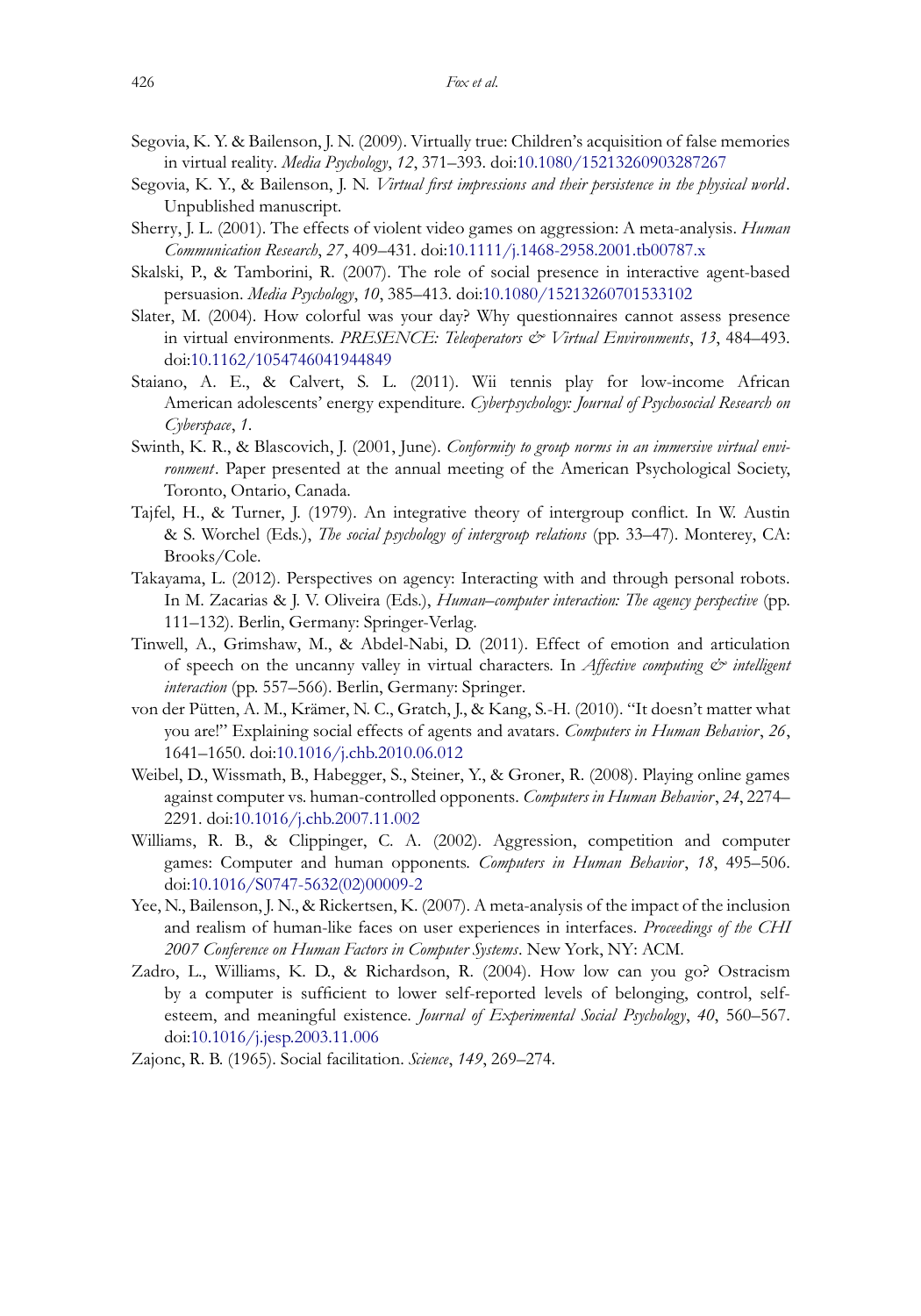| Desktop                                                                                      | Objective                   | Subjective                                                         | Immersive                                                     | Objective                 | Subjective                               |
|----------------------------------------------------------------------------------------------|-----------------------------|--------------------------------------------------------------------|---------------------------------------------------------------|---------------------------|------------------------------------------|
| Appel, von der Pütten, Krämer,                                                               | Gratch, $2012$ ( $N = 90$ ) |                                                                    | Arena, Schwartz, & Bailenson, 2009(N = 92)                    |                           |                                          |
| Person perception factor 2<br>Person perception factor 1                                     |                             | $= .02, r_w = .02$<br>$.02, r_w = .03$<br>$\overline{\mathsf{II}}$ | Bailenson, Blascovich, Beall, & Loomis, 2003 (N = 80)<br>Time | $r = .16, r_w = .22$      |                                          |
| Person perception factor 3                                                                   |                             | $17, r_v = .23$<br>$\parallel$                                     | Personal space                                                | $r = .08, r_w = .09$      |                                          |
|                                                                                              |                             | $=$ .10, $r_w = .14$                                               | Social presence                                               |                           | $r = .22^*, r_w = .25^*$                 |
| Empathy<br>Mutual awareness<br>Mutual understanding                                          |                             | $.00, r_w = .00$<br>$\overline{\mathbf{I}}$                        | Affect ratings                                                |                           | $r = .22^*, r_v = .25^*$                 |
|                                                                                              |                             | $.16, r_v = .21$<br>$\overline{\mathsf{I}}$                        | Memory                                                        | $r = 0.26$ , $r_w = 0.30$ |                                          |
| Attention allocation<br>Behavioral interdependency                                           |                             | $.15, r_v = .20$<br>$\mathbf{II}$                                  | Bailenson, Blascovich, Beall, & Loomis, 2003 ( $N = 80$ )     |                           |                                          |
|                                                                                              |                             | $.00, r_v = .00$<br>$\overline{\mathbf{H}}$                        | Distancing behavior                                           | $r = -30, rn = -34$       |                                          |
| Social presence                                                                              |                             | $.32, r_w = .42$<br>$\parallel$                                    | Social presence                                               |                           | $r = .43, rw = .48$                      |
|                                                                                              |                             | $.19, r_w = .25$<br>$\overline{\mathbf{I}}$                        | Affect ratings                                                |                           | $r = .22^*, r_w = .25^*$                 |
|                                                                                              |                             | $= -0.05, rw = -0.07$                                              | Emotional reaction questionnaire                              |                           | $r = .22^*, r_w = .25^*$                 |
| Feelings and self-efficiency<br>Rapport and connection<br>Attention allocation<br>Embodiment |                             | $= .004, rn = .005$                                                | Guadagno, Blascovich, Bailenson, & McCall, 2007 (N = 174)     |                           |                                          |
|                                                                                              |                             | $=-.07, rw = -.10$                                                 | Behavioral realism rating                                     |                           | $r = .17, r_w = .41$                     |
|                                                                                              | $r = -17, rw = -23$         |                                                                    | Attitude change                                               |                           | $.15^*$ , $r_w = .37^*$<br>$\frac{1}{r}$ |
| Number of words<br>Speech disfluencies<br>Self-disclosure                                    | $r = .03, rv = .04$         |                                                                    | Trait ratings                                                 |                           | $= -0.02$ , $r_w = -0.05$                |
|                                                                                              | $r = .05, rw = .07$         |                                                                    | Social presence                                               |                           | $.19, r_w = .46$<br>$\frac{1}{2}$        |
| Eastin, 2006 ( $N = 75$ )                                                                    |                             |                                                                    | Guadagno, Swinth, Blascovich, 2011 (N = 38)                   |                           |                                          |
| Presence                                                                                     |                             | $r = -13$ , $r_w = -14$                                            | Counselor empathy rating                                      |                           | $r = .30, r_v = .17$                     |
| Aggressive thoughts<br>Eastin, 2006 ( $N = 81$ )                                             |                             | $r = .33, r_w = .35$                                               | Hoyt, Blascovich, & Swinth, $2003$ ( $N = 39$ )               |                           |                                          |
|                                                                                              |                             |                                                                    | Copresence                                                    |                           | $r = .77, rw = .50$                      |
|                                                                                              |                             | $r = -04, r_v = -04$                                               | Task performance (all tasks)                                  | $r = .36, rw = .20$       |                                          |
| Presence<br>Aggressive thoughts                                                              |                             | $r = .22, rv = .25$                                                | Task performance (novel tasks)                                | $r = .61, r_w = .36$      |                                          |
| Eastin & Griffiths, 2006 ( $N = 219$ )                                                       |                             |                                                                    | Okita, Bailenson, & Schwartz, 2008 (N = 35)                   |                           |                                          |
| Hostile expectation (behaviors                                                               |                             | $r = -02, rw = -08$                                                | Posttest score                                                | $r = .33 rw = .16$        |                                          |
|                                                                                              |                             |                                                                    |                                                               |                           | (Continued)                              |

FIGURE A1. Effect Sizes of Dependent Variables. **FIGURE A1. Effect Sizes of Dependent Variables.**

**APPENDIX**

**APPENDIX**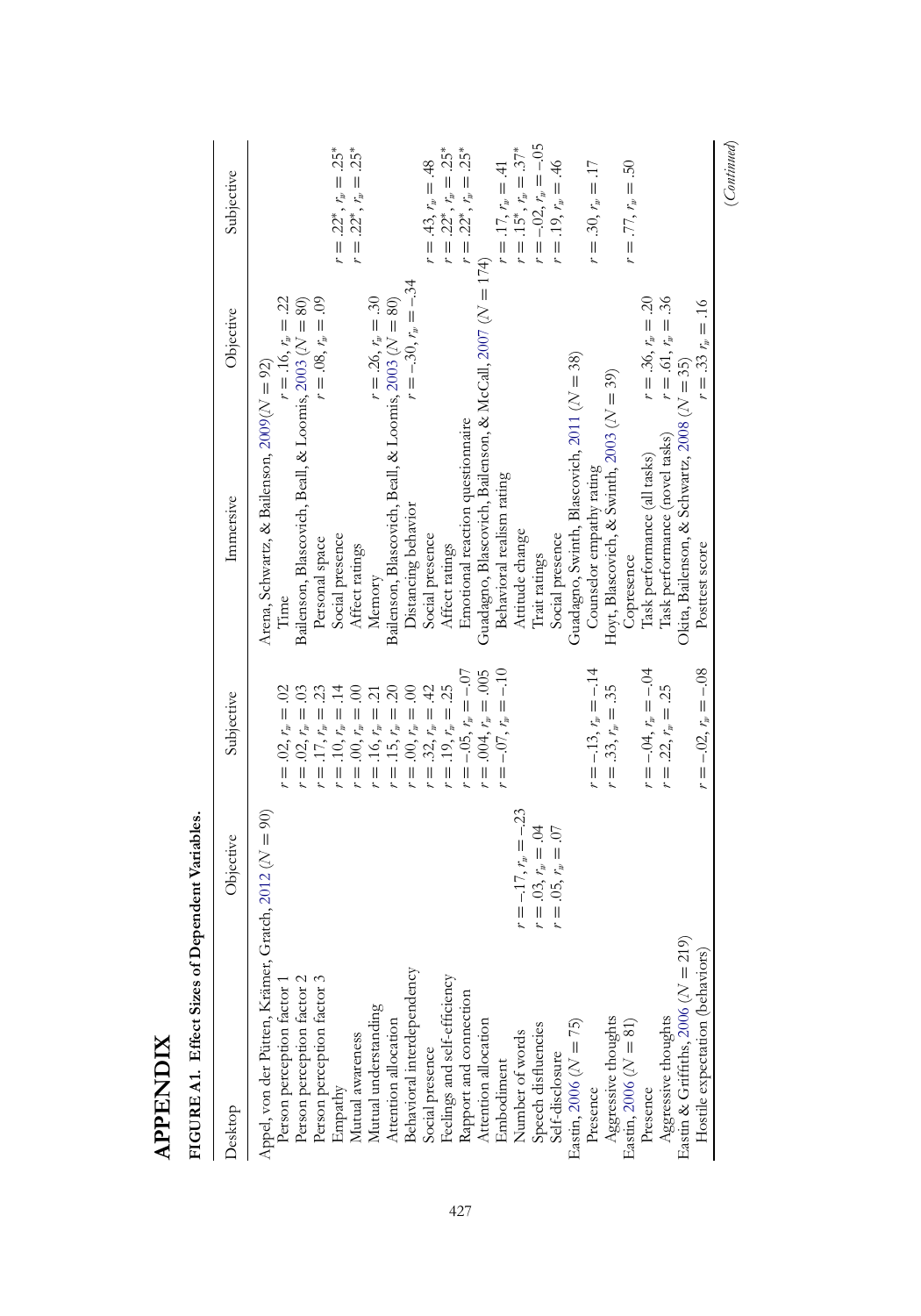| FIGURE A1. (Continued).                                                                                                              |                                                                        |                                                                                              |                                                                                                                  |                                              |                                                                        |
|--------------------------------------------------------------------------------------------------------------------------------------|------------------------------------------------------------------------|----------------------------------------------------------------------------------------------|------------------------------------------------------------------------------------------------------------------|----------------------------------------------|------------------------------------------------------------------------|
| Desktop                                                                                                                              | Objective                                                              | Subjective                                                                                   | Immersive                                                                                                        | Objective                                    | Subjective                                                             |
| Gajadhar, de Kort, & Ijsselsteijn, 2008 ( $N = 42$ )<br>Hostile expectation (thoughts)<br>Hostile expectation (feelings)<br>Presence |                                                                        | $r = -.004$ , $r_w = -.01$<br>$r = .01, r_w = .04$<br>$r = .10, r_v = .31$                   | Segovia & Bailenson, XXXX ( $N = 34$ )<br>Likeability rating<br>Status rating<br>5<br>S                          | $= .18, rw = .09$                            | $r = -0.02$ , $r_w = -0.01$<br>$r = .28, rw = .13$                     |
| BE social presence scale<br>PI social presence scale<br>GEQ positive                                                                 |                                                                        | $= .32, rw = .19$<br>$r = .21, r_w = .12$<br>$r = .23, r_w = .13$<br>$r = .15, r_w = .09$    | Swinth & Blascovich, 2001 ( $N = 64$ )<br>Hot sauce weight (grams)<br>Amount bet                                 | $r = .31, r_w = .29$<br>$r = .26, r_v = .12$ |                                                                        |
| GEQ competence<br>GEQ challenge<br>GEQ frustration                                                                                   |                                                                        | $r = .10, r_w = .06$                                                                         | von der Pütten, Krämer, Gratch & Kang, 2010 (N = 83)<br>Mutual understanding<br>Mutual awareness                 |                                              | $r = .22^*$ , $r_w = .28^*$<br>$r = 22^*, r_v = 28^*$                  |
| Verbal aggression<br>Anger                                                                                                           |                                                                        | $r = .31^*$ , $r_w = .18^*$<br>$r = .31^*$ , $r_w = .18^*$<br>$r = .31^*$ , $r_w = .18^*$    | Behavioral independence<br>Empathy                                                                               |                                              | $.22^*$ , $r_w = .28^*$<br>$r = .22^*$ , $r_w = .28^*$<br>$\mathbf{r}$ |
| Gajadhar, Nap, de Kort, & Ijsselsteijn, 2010 (N = 20)<br>Physical aggression<br>$H_{\rm Ostility}$                                   |                                                                        | $= .31^*, r_w = .18^*$<br>$= .31^*$ , $r_w = .18^*$                                          | Weibel, Wissmath, Habegger, Steiner, & Groner, 2008 (N = 70)<br>Bailenson presence scale<br>Attention allocation |                                              | $r = .22^*, r_w = .28^*$<br>$r = 22^*$ , $r_w = 28^*$                  |
| Engagement<br>Empathy                                                                                                                |                                                                        | $r = .24, r_w = .06$<br>$= .07, rw = .02$                                                    | Presence<br>Flow                                                                                                 |                                              | $r = .40, r_w = .40$<br>$r = .29, r_w = .29$                           |
| Positive affect<br>Jealousy                                                                                                          |                                                                        | $= .18, rw = .05$<br>$= .20, rw = .05$                                                       | Enjoyment                                                                                                        |                                              | $r = .30, r_w = .30$                                                   |
| Competence<br>Frustration<br>Challenge                                                                                               |                                                                        | $=-.01, rw=.00$<br>$= .07, rw = .02$<br>$= .00, r_w = .00$                                   |                                                                                                                  |                                              |                                                                        |
| Revised flow<br>Immersion<br>Boredom<br>Flow                                                                                         |                                                                        | $r = .27, r_w = .07$<br>$r = .16, r_w = .04$<br>$r = .10, r_w = .03$<br>$r = .13, r_w = .03$ |                                                                                                                  |                                              |                                                                        |
| Lim & Reeves, 2010 ( $N = 34$ )<br>Phasic SCR frequency<br>Heart rate<br><b>SCR</b><br><b>PID</b>                                    | $r = .75, rw = .42$<br>$r = .48, rv = .24$<br>55<br>$r = .87, r_{w} =$ | $.00, r_w = .00$<br>$\mathsf{II}$                                                            |                                                                                                                  |                                              |                                                                        |
|                                                                                                                                      |                                                                        |                                                                                              |                                                                                                                  |                                              |                                                                        |

| ٦ |
|---|
| ļ |
|   |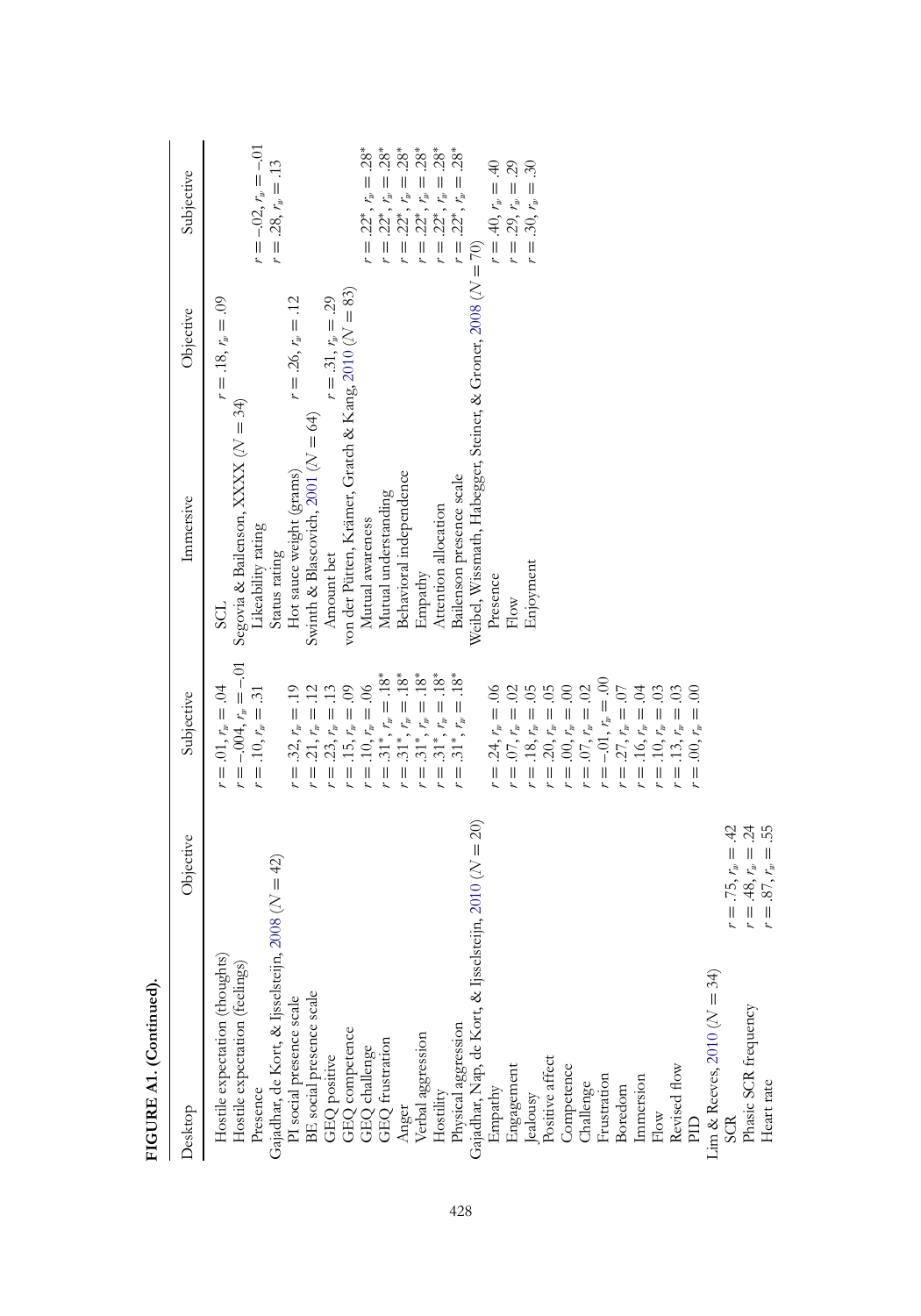| $r = -32$ , $r_w = -03$<br>$r = -16$ , $r_w = -0.02$<br>$r = -13$ , $r_w = -01$<br>$r = .42, rv = .05$<br>$r = .46$ , $r_w = .05$<br>$r = .15, r_w = .02$<br>$r = .71, r_w = .39$<br>$r = .70, rw = .38$<br>$r = .50, rw = .06$<br>$r = .62, r_w = .32$                                                                                                                                                   | $r = .14, rw = .08$<br>$r = .25, rw = .15$                                 |
|-----------------------------------------------------------------------------------------------------------------------------------------------------------------------------------------------------------------------------------------------------------------------------------------------------------------------------------------------------------------------------------------------------------|----------------------------------------------------------------------------|
| $r = .48, r_w = .05$<br>$r = .55, r_w = .06$<br>$r = .13, r_w = .08$<br>Tonic Skin Conduction Change $r = .43$ , $r_w = .21$<br>$r = .49, r_w = .06$<br>$r = .35, r_w = .04$<br>$r = .02, r_w = .01$<br>$r = .19, r_w = .12$<br>$r = .11, rv = .01$<br>$r = .02, r_w = .01$<br>Merritt, McGee, Chuah, & Ong, 2011 ( $N = 40$ )<br>Mandryk, Inkpen, & Calvert, 2006 (N = 10)<br>Yell events by participant | $r = .31^*$ , $r_w = .19^*$<br>Merritt, Ong, Chuah, & McGee, 2011 (N = 40) |
| Respiration amplitude<br>Highest level achieved<br>Deaths of participant<br>Deaths of teammate<br>Respiration rate<br>Challenging<br>Frustrating<br>Heart rate<br>Likeability<br>Engaging<br>Presence<br>Exciting<br>Valence<br>Boring<br>EMG<br>Easy<br>GSR<br>Fun                                                                                                                                       | Perceived cooperation<br>Highest level achieved<br>Enjoyment               |

(*Continued*)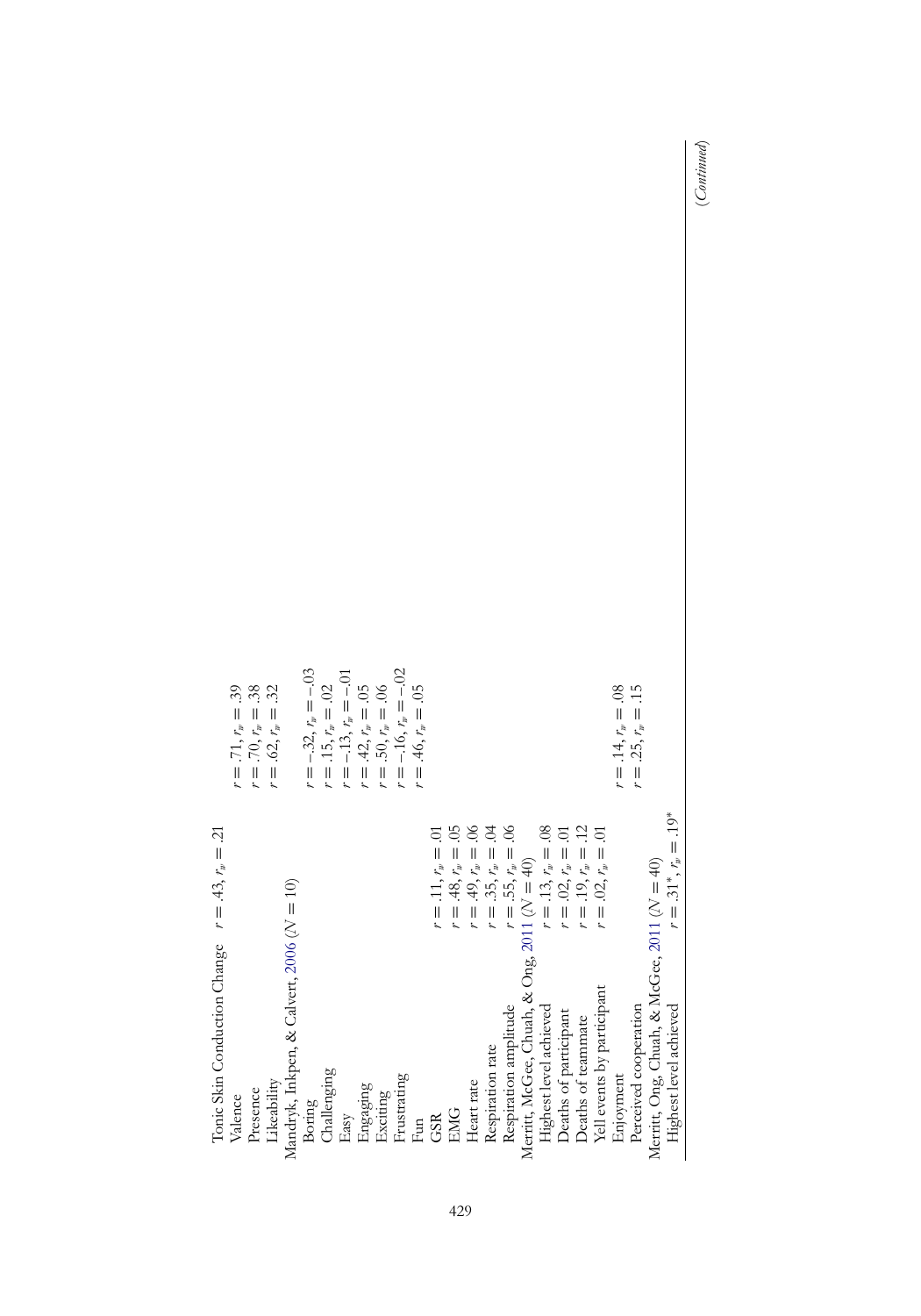| Desktop                                                                                                                                                                                                                                                                                                                                                                | Objective                                                                                                                                                                                                                                                 | Subjective                                                                                                                                                                                                                                              | Immersive | Objective | Subjective |
|------------------------------------------------------------------------------------------------------------------------------------------------------------------------------------------------------------------------------------------------------------------------------------------------------------------------------------------------------------------------|-----------------------------------------------------------------------------------------------------------------------------------------------------------------------------------------------------------------------------------------------------------|---------------------------------------------------------------------------------------------------------------------------------------------------------------------------------------------------------------------------------------------------------|-----------|-----------|------------|
| Yell events by participant<br>Signaling frequency<br>Perception of risk<br>Perception of cooperation<br>Nerritt & McGee, $2012$ $(N = 32)$<br>Yell events by participant<br>Adaptive performance of team<br>Highest level achieved<br>No. of first touch events<br>Deaths of participant<br>Deaths of team mate<br>Deaths of participant<br>Deaths of teammate<br>mate | $r = .31^*, r_w = .19^*$<br>$r = .31^*, r_w = .19^*$<br>$r = .31^*, r_w = .19^*$<br>$r = .02, r_w = .01$<br>$r = .14$ , $r_v = .06$<br>$r = .05$ , $r_v = .02$<br>$r = .05$ , $r_v = .02$<br>$r = .02$<br>$r = .07$ , $r_v = .03$<br>$r = .15, r_w = .07$ | $r = .63, rw = .34$<br>$r = .20, r_w = .12$<br>$r = .25, r_w = .15$                                                                                                                                                                                     |           |           |            |
| Social attraction<br>Credibility<br>Uncertainty<br>Nowak & Biocca, 2003 ( $N = 134$ )<br>Understanding of team mate<br>Helpfulness of team mate<br>Personal pressure to win<br>Nowak, 2004 ( $N = 134$ )<br>Other's copresence<br>Self-report copresence<br>Social presence<br>Telepresence                                                                            |                                                                                                                                                                                                                                                           | $r = -.03, r_w = -.05$<br>$r = .08, r_w = .16$<br>$r = -.14, r_w = -.28$<br>$r = .05, r_w = .11$<br>$r = -.08, r_w = -.15$<br>$r = -0.06$ , $r_w = -12$<br>$r = .36, r_w = .17$<br>$r = .45, r_w = .22$<br>$r = .69, r_w = .38$<br>$r = .03, r_w = .05$ |           |           |            |

FIGURE A1. (Continued). **FIGURE A1. (Continued).**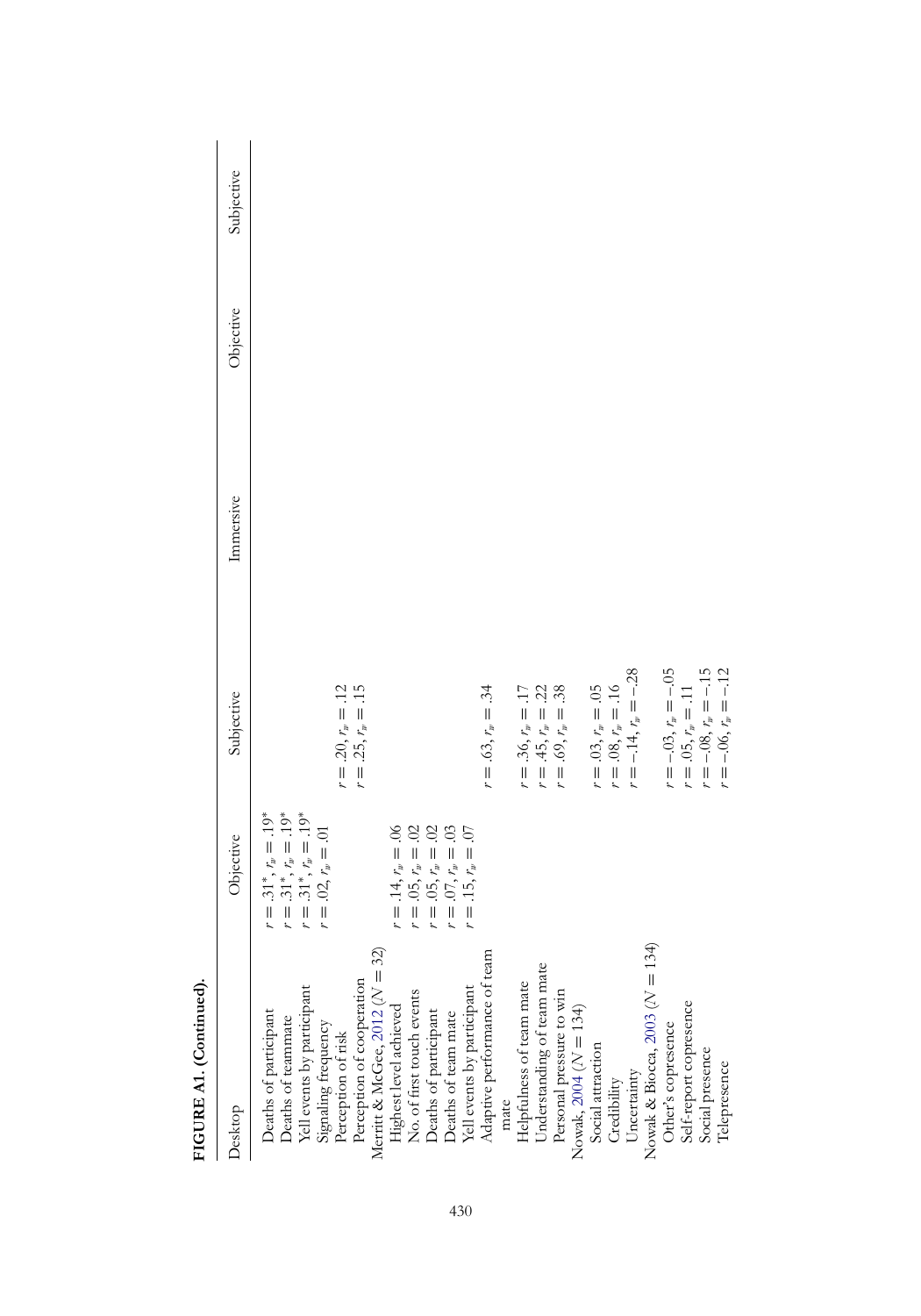(*Continued*)

| $r = .23^*$ , $r_w = .26^*$<br>$r = .23^*$ , $r_w = .26^*$                                                                 | $r = .23^*$ , $r_w = .26^*$<br>$r = .51$ , $r_w = .56$<br>$= .23^*$ , $r_w = .26^*$<br>ï, | $r = .17, r_v = .06$<br>$r = .17, r_w = .06$<br>$r = .11, r_w = .03$<br>$r = .18, r_v = .05$ | $\dot{4}$<br>59<br>$r = .44, rw =$<br>$= .32, r_w =$                                                                                                                                        | $r_w = .28^*$<br>$r = .60, r_w = .76$<br>$r = .66, r_v = .81$<br>$= .37, r_w = .51$<br>$r = 0.20$ *.                                         |                                                                                                                                                    |
|----------------------------------------------------------------------------------------------------------------------------|-------------------------------------------------------------------------------------------|----------------------------------------------------------------------------------------------|---------------------------------------------------------------------------------------------------------------------------------------------------------------------------------------------|----------------------------------------------------------------------------------------------------------------------------------------------|----------------------------------------------------------------------------------------------------------------------------------------------------|
| $r = .20, r_v = .23$                                                                                                       |                                                                                           |                                                                                              | $r = -.24, r_w = -.07$<br>$= .33, r_w = .10$<br>$r = .14, r_v = .04$<br>$r = .07, r_w = .02$<br>$r = .12, r_w = .04$<br>$\sim$                                                              | $r = .68, r_w = .83$<br>5.<br>$r = .84, r_v =$                                                                                               | $r = .87, rw = .96$<br>$r = .93, r_w = .98$<br>$r = .29, rw = .31$                                                                                 |
| Ong, McGee, & Chuah, $2012$ ( $N = 73$ )<br>Importance of survival of the<br>Consideration of team goals<br>Save frequency | Challenges for the team mate<br>Emotional difficulty<br>Goals of the team<br>team mate    | Ravaja, 2009 ( $N = 23$ )<br>Spatial presence<br>Engagement<br>Arousal<br>Valence            | Post-game challenge rating<br>Ravaja et al., 2006 ( $N = 99$ )<br>Higher anticipated threat<br>Corrugator Supercilii<br>Zygomaticus Major<br>Orbicularis Oculi<br>Cardiac IBI<br><b>LOS</b> | Positive emotional response<br>Zygomaticus Major EMG<br>Heart rate (cardiac IBIs)<br>Self-reported arousal<br>Spatial presence<br>Engagement | Orbicularis Oculi EMG activity<br>Staiano & Calvert, 2011 ( $N = 69$ )<br>Corrugator Supercilli EMG<br>Caloric expenditure<br>activity<br>activity |